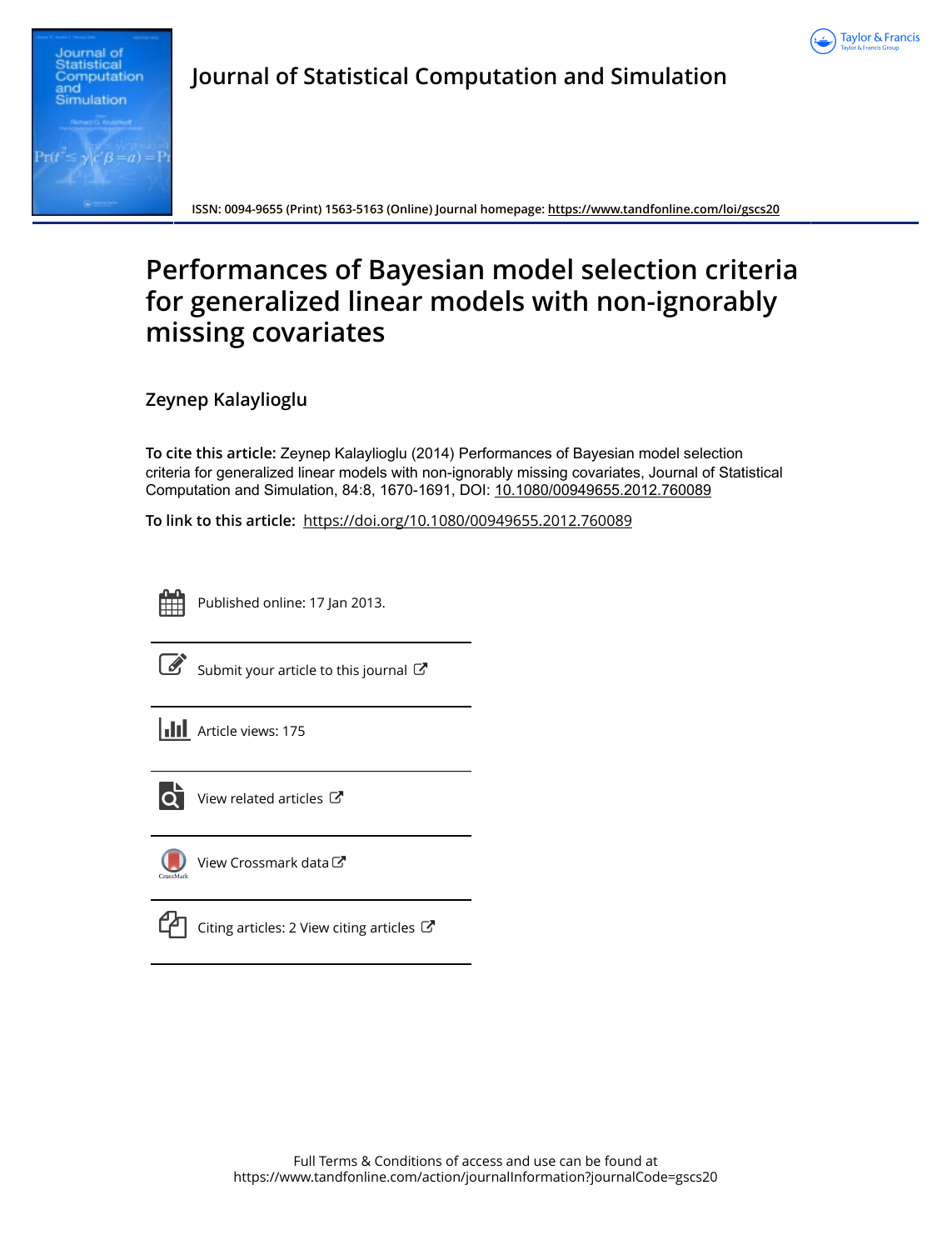

# **Performances of Bayesian model selection criteria for generalized linear models with non-ignorably missing covariates**

Zeynep Kalaylioglu\*

*Department of Statistics, Middle East Technical University, Ankara 06530, Türkiye*

(*Received 9 February 2012; final version received 15 December 2012*)

This article deals with model comparison as an essential part of generalized linear modelling in the presence of covariates missing not at random (MNAR). We provide an evaluation of the performances of some of the popular model selection criteria, particularly of deviance information criterion (DIC) and weighted L (WL) measure, for comparison among a set of candidate MNAR models. In addition, we seek to provide deviance and quadratic loss-based model selection criteria with alternative penalty terms targeting directly the MNAR models. This work is motivated by the need in the literature to understand the performances of these important model selection criteria for comparison among a set of MNAR models. A Monte Carlo simulation experiment is designed to assess the finite sample performances of these model selection criteria in the context of interest under different scenarios for missingness amounts. Some naturally driven DIC and WL extensions are also discussed and evaluated.

**Keywords:** penalty; missing not at random; Bayesian inference; non-ignorable missingness model; identifiability

*AMS Subject Classification*: 62J12

# **1. Introduction**

Model comparison is an essential stage in the generalized linear model (GLM) analysis in the presence of ignorably or non-ignorably missing data. As it is well known now in the missing data literature, missingness is defined by Little and Rubin [\[1\]](#page-22-0) as being of three types: missing completely at random, missing at random (MAR), and missing not at random (MNAR). When the data are MAR, the mechanism that leads to the missingness can be ignored in the analysis. On the other hand, if the data are believed to be MNAR, then the underlying missingness mechanism should not be ignored and should be modelled. Since the data at hand inevitably lack information regarding the underlying mechanism that caused the missingness, the data analyst is bound to consider different ignorable and non-ignorable missingness modelling schemes and use an elaborate model selection period.

Model comparison criteria such as the deviance information criterion (DIC) [\[2](#page-22-0)] and weighted L (which we will call WL from hereon) measure [\[3\]](#page-22-0) are extended to GLMs with missing covariates [\[4](#page-22-0)]. Basically, noting that deviance is based on the response data likelihood, the DIC = posterior deviance + *(*posterior deviance − a point estimate of deviance*)* and

<sup>\*</sup>Email: kzeynep@metu.edu.tr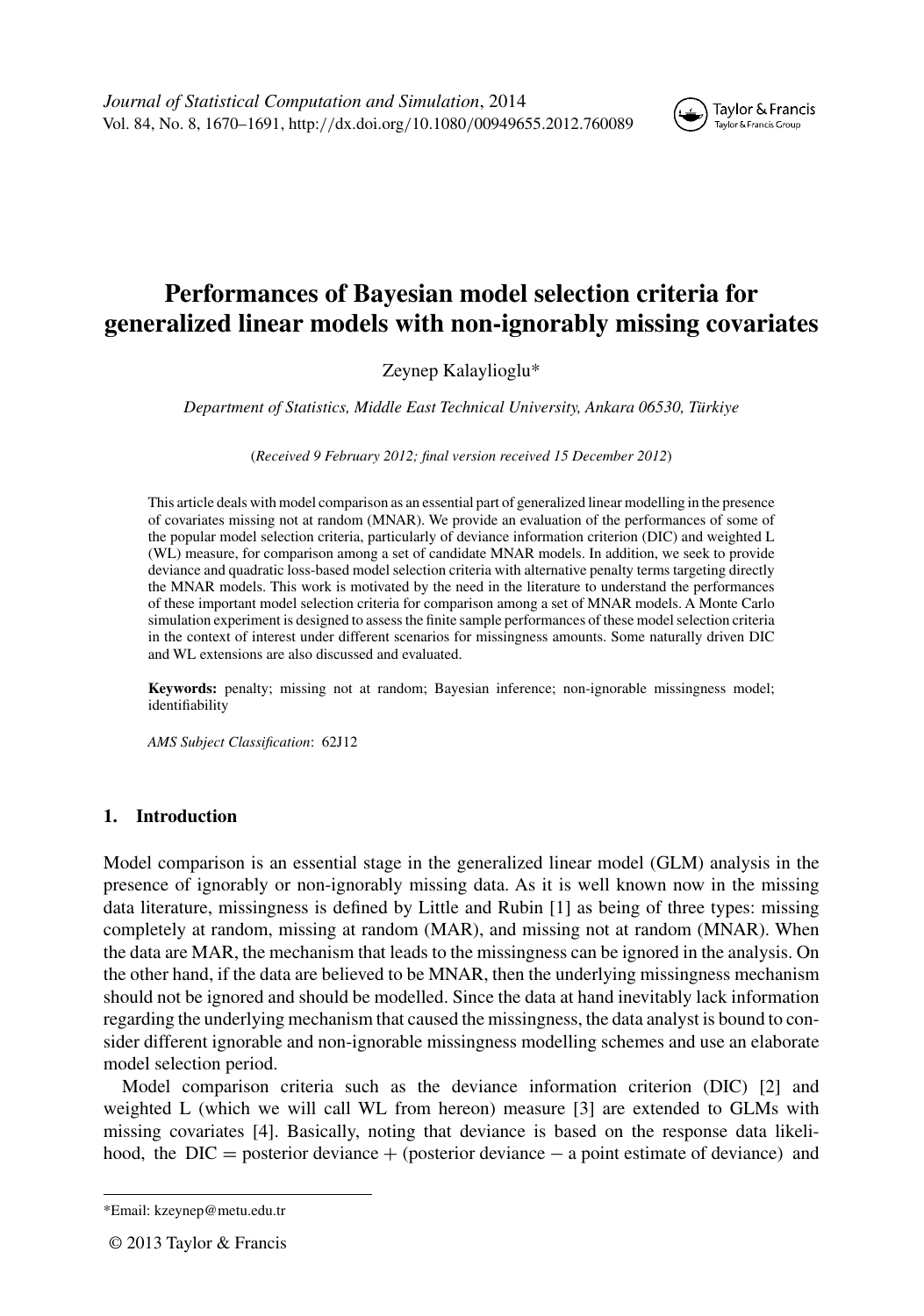WL = (WL measure for subjects with missing covariate data) + *(*WL measure for subjects with full data), formal definitions and details of which are presented in Section 3. These criteria are shown to be performing satisfactorily for comparisons between ignorable missingness models and non-ignorable missingness models [\[4](#page-22-0)]. On the other hand, as strongly pointed out by Ibrahim et al. [\[5](#page-22-0)] and Ibrahim [\[6\]](#page-22-0), it is dangerous to use any model selection criterion to choose among an aggregate set of MAR and MNAR models and they are to be used to select among a set of candidate MAR models or a set of candidate MNAR models. To the best of our knowledge, the performances of these criteria for comparisons within a class of MNAR models or that of MAR models are yet to be investigated.

The focus of this article in particular is a GLM with fully observed response and non-ignorably missing covariates. The GLM framework in the presence of non-ignorably missing covariate consists of three components: a GLM representing the association between the response and the covariates (the main model of interest), a model for covariates that are subject to missingness, and a model for probability of the covariate being missing conditional on the value of the covariate that would have been observed otherwise (MNAR model). The underlying physical mechanism that has led to missingness is reflected in the data analysis through the MNAR model. However, constructing a missingness model that can capture this mechanism is not an easy task as the data at hand lack sufficient information about the underlying missingness mechanism and henceforth the missingness model assumptions are not verifiable based on the data set at hand. For that reason, in practice a model comparison period is to be conducted in which several non-ignorable models are fit and compared through model comparison measures. Choosing one missingness model over another can change the main model parameter estimates and thus may result in a different statistical inference. Therefore, special care is required while considering missingness model selection period. In this article, we address the following questions. First, how are the performances of the DIC and WL used for comparisons among non-ignorable missing models? Second, can we improve the performances of the model selection criteria in this setting by somehow directly using statistics obtained from the missingness model or by introducing terms directly penalizing the missingness model?

Our first aim is to carry out an extensive simulation experiment that will portray the finite sample behaviours of the DIC and WL in the settings of a GLM with covariates that are MNAR. Both these measures that are employed for model comparison among non-ignorable missingness models are solely based on the response model likelihood although missingness models are the focus models in such comparisons. The missingness models are only indirectly involved in the computation of these criteria. Then, our second aim is to consider an adjustment to each criterion so that the missingness model is directly involved in the computations. Our third aim is to define alternative penalizing terms in DIC computation and assess the performance of the resulting DIC in the context of a GLM with MNAR covariates. The rest of the article is structured as follows: a GLM setting with covariates subject to MNAR is reproduced in Section 2. Section 2 also highlights modelling considerations in the context of interest. Section 3 describes the DIC and WL formulations that are readily used in missing data problems as well as our proposed adjustments to them. In Section 4, a simulation study is presented to evaluate and compare the performances of the criteria under different settings. Section 5 summarizes the findings, discusses the theoretical aspects, and indicates direction for future study.

#### **2. Model**

Consider a set of independent observations  $(y_i, x_i)$ ,  $i = 1, \ldots, n$ , where  $y_i$  is the response and  $x_i = (x_{i1}, x_{i2}, \ldots, x_{in})$  is 1 by *p* set of covariates for the *i*th subject. GLMs have been widely used to model the association between  $y_i$  and  $x_i$ . The probability density function (pdf) of  $y_i$  coming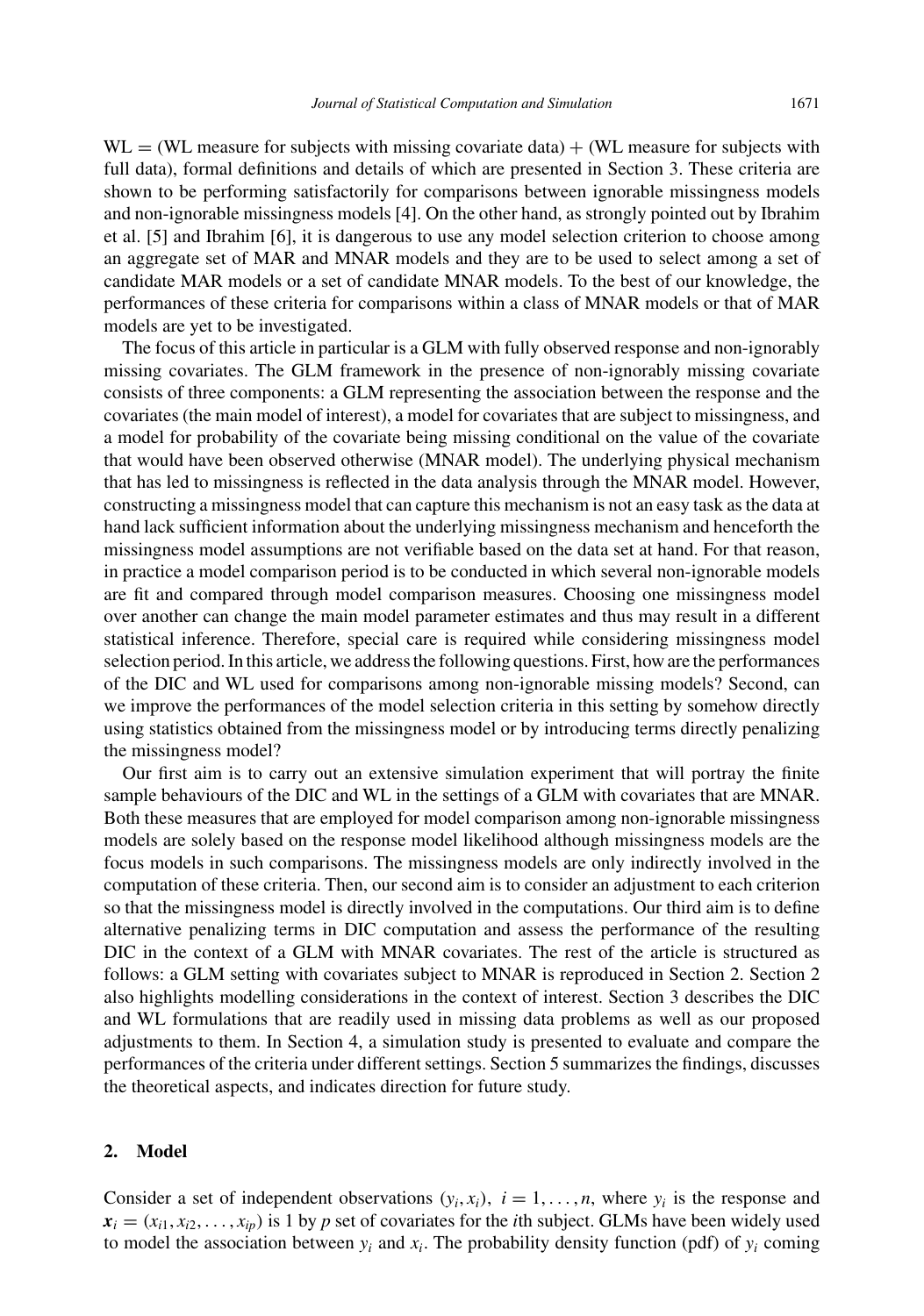<span id="page-3-0"></span>from a GLM family was given by Nelder and Wedderburn [\[7](#page-22-0)] as

$$
p(y_i|x_i, \beta) = \exp\left[\frac{y_i \theta_i - b(\theta_i)}{a_i(\tau)} + c(y_i, \tau)\right],
$$
\n(1)

where  $\theta_i = \theta(\eta_i)$  is the canonical parameter,  $\tau$  is the dispersion parameter, and *a*, *b*, and *c* are known functions. For example, for a Bernoulli random variable  $Y_i$ ,  $\tau = 1$  and  $a_i(\tau) = 1$ . The systematic component of the model is the linear predictor given by  $\eta_i = x_i \beta$  and  $\beta$  is the  $(p + 1)$ by 1 vector of unknown regression coefficients including the intercept. When  $\theta_i = x_i \beta$ , the link is said to be canonical and Model (1) is said to be the canonical-link model. In this case, we can find a link *g* so that  $g(E(Y_i|x_i)) = x_i \beta$ . For example, for a Bernoulli random variable  $Y_i$ , the link is the logit link. The parameter vector of focus is  $\beta$  as it is related to the association between the response variate and the covariates.

Let *K* be the number of covariates that are subject to MNAR and  $\{k_1, k_2, \ldots, k_K\}$  denote the set of indices of these MNAR covariates. For instance, for an analysis in which  $X_1, X_2$ , and  $X_3$  represent the covariates in the study and  $(X_1, X_3)$  are subject to MNAR and  $X_2$  is observed for all the subjects,  $K = 2$  and  $\{k_1, k_2\} = \{1, 3\}$  is the aforementioned set of indices. For the moment, let  $\mathbf{x}_{i,\text{miss}}$  and  $x_{i,obs}$ , respectively, denote the vector of MNAR and fully observed covariates for the *i*th subject and let  $x_i = (x_{i,\text{miss}}, x_{i,\text{obs}})$ . Also, let  $r_i = (r_{i,k_1}, r_{i,k_2}, \dots, r_{i,k_K})$  and  $r_{i,k_j} = I(x_{i,k_j} \text{ is observed})$  for  $j = 1, \ldots, K$  denote the missingness indicators related to the covariates subject to MNAR for the *i*th subject. Also, note that  $I(\cdot)$  is a binary indicator function. Then, adapting the selection model approach, the complete data likelihood of subject *i* can be broken down to three components as the joint pdf of the missingness indicators, the pdf of the response variable, and the joint pdf of the covariates in the following manner:

$$
\mathbf{R}_i \sim p(\mathbf{r}_i|\mathbf{x}_i, y_i, \boldsymbol{\phi})
$$
  
\n
$$
Y_i \sim p(y_i|\mathbf{x}_i, \boldsymbol{\beta})
$$
  
\n
$$
\mathbf{X}_{i, \text{miss}} \sim p(\mathbf{x}_{i, \text{miss}}|\mathbf{x}_{i, \text{obs}}, \boldsymbol{\alpha})
$$
 (2)

for  $i = 1, \ldots, n$ , where  $\phi$ ,  $\beta$ , and  $\alpha$  are the parameter vectors characterizing the corresponding probability distributions. For instance, they can be the regression coefficients in each model. The top model in the hierarchy in selection model (2) is the missingness model, the middle one is the response model, and the model at the bottom is the covariate model.A model for the missing covariate of the *i*th subject is needed as the covariate takes up a random nature when it is missing. The joint distribution of each of the random vectors  $\mathbf{R}_i$  and  $X_{i,\text{miss}}$  can be factorized further into a sequence of conditional densities [\[8\]](#page-22-0). For instance,  $p(r_i|x_i, y_i, \phi) = p(r_{i,k_x}|r_{i,k_1}, \dots, r_{i,k_{K-1}}, x_i, y_i, \phi)$  $p(r_{i,k_{K-1}}|r_{i,k_1},\ldots,r_{i,k_{(K-2)}},\mathbf{x}_i,y_i,\boldsymbol{\phi})\cdots p(r_{i,k_2}|r_{i,k_1},\mathbf{x}_i,y_i,\boldsymbol{\phi})p(r_{i,k_1}|\mathbf{x}_i,y_i,\boldsymbol{\phi})$  where  $\boldsymbol{\phi},j=1,\ldots,K$  is the vector of associated regression coefficients. As  $r_{i,k_j}$  is a binary indicator variable, each conditional piece herein can be suitably modelled using a logistic or a probit regression approach. For an MNAR covariate, the linear predictor in its missingness model is necessarily a function of the covariate itself.

Unlike the response or the covariate models, the beliefs that are employed to construct the missingness models are unfortunately unverifiable by the data at hand, with the reason simply being that there is no sufficient information in the data set concerning the underlying mechanism that led to the missingness. As a result, the missingness model parameters may become unidentifiable if a larger missingness model is built. Therefore, in practice, analyses in the presence of nonignorably missing data entail a model comparison period in which non-ignorable missingness models of different complexity are fit in Model (2). This way the sensitivity of *β* estimates (the main parameters of interest) to the missingness model structure is investigated and missingness models from which the identifiability issue arises are determined and eliminated for further inferential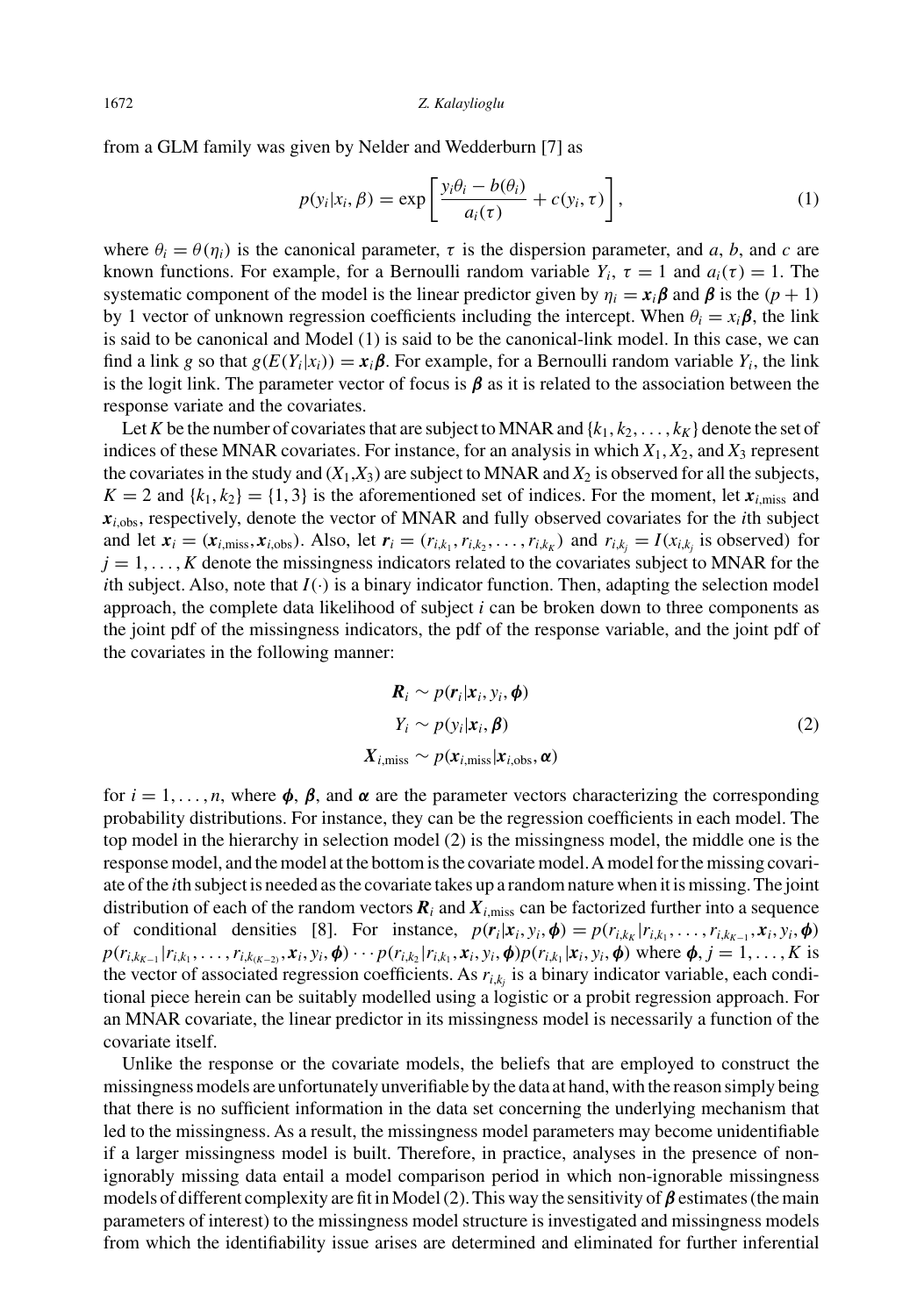considerations. Since missingness model parameters can easily become unidentifiable, one needs to be meticulous in the model selection process.All these considerations imply that model selection criteria that are employed play an important role. In a broader sense, the study reported in [\[9\]](#page-22-0) is an example for the necessity of taking account of this intertwining relationship of missing data and model selection in the analyses.

From an application standpoint, a model comparison period in general aims at one of the following: comparing selection models (by selection model, we mean Model [\(2\)](#page-3-0) as a whole) with different non-ignorable missingness models and the same response and covariate models or comparing selection models with different response models and the same non-ignorable missingness model. The focus model in the first one is the missingness model, whereas in the latter one it is the response model. In this article, we focus on the first one, that is, comparisons of the selection models with different non-ignorable missingness models and the same response model.

#### **3. Bayesian model selection criteria**

We consider Bayesian model selection criteria, in particular, the DIC [\[2](#page-22-0)] and WL measure [\[3\]](#page-22-0) that were originally developed for fully observed data. The DIC is based on the deviance function, whereas the WL measure is based on the quadratic loss function. Huang et al. [\[4\]](#page-22-0) extended these measures to a GLM with missing covariates and investigated their performance for selecting the correct missigness model when the comparison was made between a non-ignorable missingness model and an ignorable one. In the subsequent parts, along with their DIC and WL measure, we reckon the variations of these criteria that were designed specifically for non-ignorable missingness model comparisons.

#### **3.1.** *Criteria based on deviance*

The underlying formulation of the DIC can be stated by the following simple combination:

$$
DIC = posterior deviance + penalty,
$$

where the deviance and posterior deviance for a fully observed data set are, respectively,  $D(\theta) = -2 \log L(\theta|Y, X)$  and  $\overline{D(\theta)} = E(-2 \log L(\theta|Y, X)|Y, X)$ , where  $L(\theta|Y, X)$  is the likelihood function. In the presence of missing data, the deviance can take different forms depending on the form of the likelihood function. In the case of data MAR, such alternative formulations of DIC are considered and evaluated in random-effect models and mixtures of distributions [10]. [-](#page-22-0)

In the presence of missing covariates, Huang et al. [\[4\]](#page-22-0) reexpressed the deviance conveniently as a function of the linear predictor  $\eta = (\eta_1, \dots, \eta_n)^T$ , that is,  $D(\eta) = -2 \log L(\eta | Y, X)$  and  $\widehat{D(\eta)} =$  $E(-2\log L(\eta|Y,X)|Y,X_{obs},R)$ , where  $Y=(Y_1,Y_2,\ldots,Y_n)^T$ ,  $R=(R_1^T,R_2^T,\ldots,R_n^T)^T$ ,  $X_{obs}$  are the observed covariate data and  $L(\eta|Y, X_{obs})$  is the observed likelihood function for the response model (middle model) in Equation [\(2\)](#page-3-0). They penalized the model for model complexity using the penalty component defined by  $\widehat{D}(\eta) - D(\hat{\eta})$  in which  $\hat{\eta} = (\hat{\eta}_1, \dots, \hat{\eta}_n)^T$ , where  $\hat{\eta}_i$ 's are the posterior means of  $X_i^T \beta$ 's and  $\hat{\eta}_i = E(X_i^T \beta | Y, X_{obs}, R)$  for  $i = 1, ..., n$ . Letting  $D_{obs} = (Y, X_{obs}, R)$ denote the observed data, the first type of DICs that will be investigated in this study for its ability of selecting the selection model with the true non-ignorable missingness model is

$$
DIC_1 = E(-2 \log L(\eta | Y, X_{obs}) | D_{obs}) + penalty_1,
$$

where penalty<sub>1</sub> =  $\overline{D(\eta)} - D(\hat{\eta})$  penalizing for model complexity.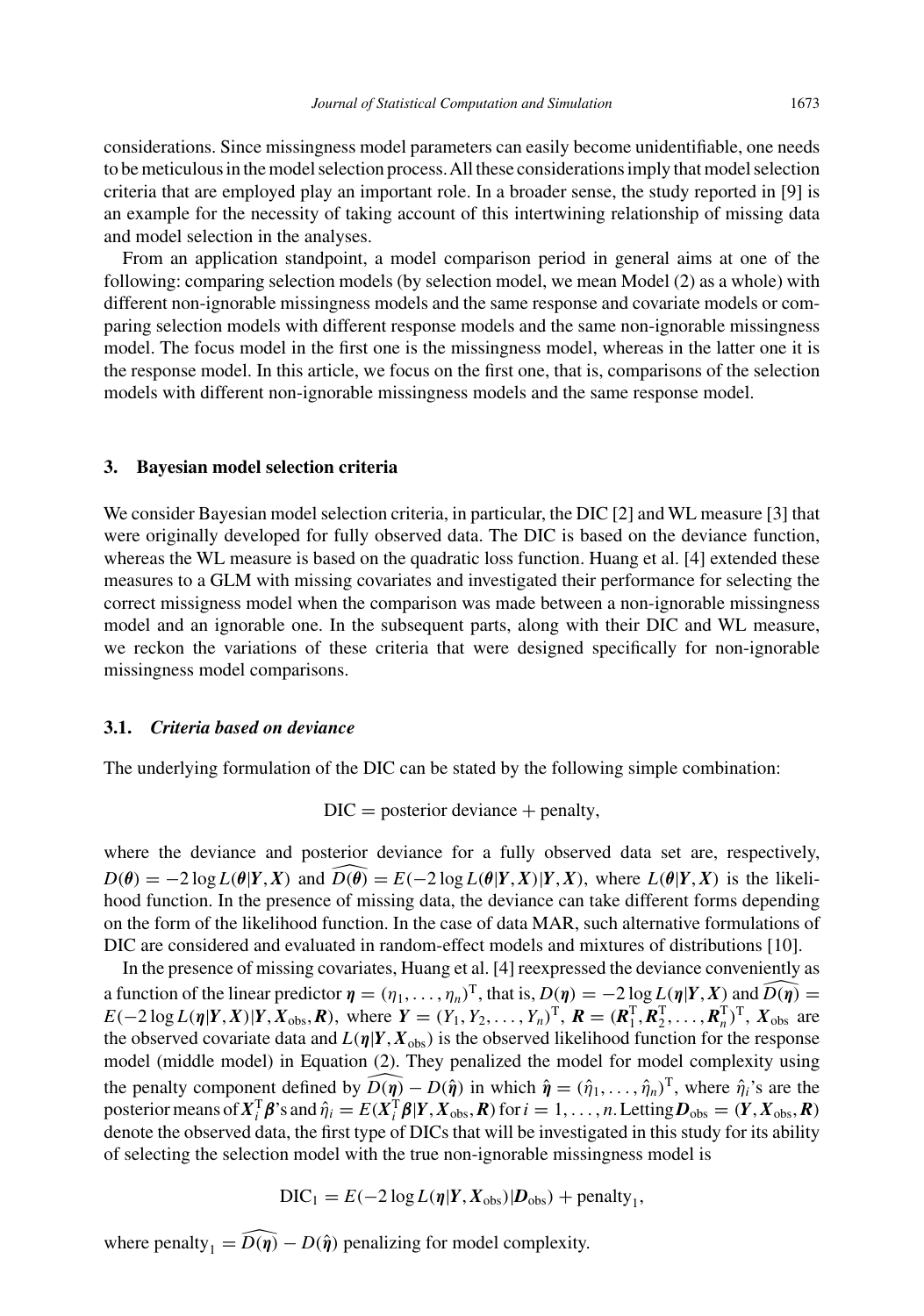In non-ignorably missing data situations, there is a vagueness in the target model that the penalty term is aiming to penalize. The aim of the penalty, whether it is to penalize the selection model in its entirety or just the missingness part, needs to be pinpointed. In this spirit, Mason et al. [\[11\]](#page-22-0) developed for univariate data subject to MNAR two separate DIC strategies, one of which is for comparing selection models with different missingness models but with the same response model and the other is for comparing selection models with different response models but with the same missingness model. Since our interest currently lies in the comparison among selection models with the same response and covariate model but with different non-ignorable missingness models, the missingness model should, in particular, be penalized. In pursuit of this idea, a natural approach is to define a penalty term penalizing the missingness model for its possible shortcomings and thus the following DICs are proposed:

$$
DIC2 = E(-2 log L(\eta|Y, X)|Dobs) + penalty2,DIC3 = E(-2 log L(\eta|Y, X)|Dobs) + penalty3,
$$
 (3)

where the terms penalty<sub>2</sub> and penalty<sub>3</sub> penalize the missingness models for the identifiability problem and are defined as

penalty<sub>2</sub> = 
$$
\sum_{k=1}^{K} |\bar{I}_R(\hat{\phi}_k)|^{-1}
$$
,  
penalty<sub>3</sub> =  $\sum_{k=1}^{K} \|\bar{I}_R(\hat{\phi}_k)\| \|\bar{I}_R^{-1}(\hat{\phi}_k)\|$ , (4)

where the notations  $|\cdot|$  and  $\|\cdot\|$  are, respectively, the determinant and norm of a matrix. Here, *K* is the number of covariates subject to MNAR as stated earlier and  $\hat{\phi}_k$  is the vector of the estimated regression coefficients of the *k*th missingness model. For instance, in the case of two MNAR covariates,  $K = 2$ ,  $\dot{\phi}_1$  and  $\dot{\phi}_2$  are the estimated coefficient vectors in the logistic (probit) regressions for  $P(R_{i1} = 1|\cdot)$  and  $P(R_{i2} = 1|R_{i1}, \cdot)$ , respectively, where the dot in the conditional part represents other covariates or the response variate that might take part. These penalties are based on  $I_R(\phi_k)$ ,  $k = 1, \ldots, K$ , which is the estimated average observed Fisher information matrix for the missingness model corresponding to the *k*th MNAR covariate. More explicitly,

$$
\bar{I}_R(\hat{\boldsymbol{\phi}}_k) = -\frac{\partial^2}{\partial \boldsymbol{\phi}_k \partial \boldsymbol{\phi}_k^{\mathrm{T}}} \frac{1}{n} \log L(\boldsymbol{\phi}_k | \boldsymbol{D}_{\mathrm{obs}}, \boldsymbol{X}_{\mathrm{miss}}),
$$

which is based on the complete data likelihood function for the missingness model evaluated at the posterior means  $\hat{\phi}_k = E(\phi_k | \mathbf{D}_{obs})$  and  $\widehat{\mathbf{x}_i^{\mathrm{T}} \phi_k} = E(\mathbf{x}_i^{\mathrm{T}} \phi_k | \mathbf{D}_{obs})$  for  $i = 1, ..., n$ . When  $\mathbf{x}_i$  is completely observed,  $\mathbf{x}_i^{\mathrm{T}} \boldsymbol{\phi}_k = \mathbf{x}_i^{\mathrm{T}} E(\boldsymbol{\phi}_k | \mathbf{D}_{\text{obs}})$  for  $i = 1, \ldots, n$ .

In designing these penalties, we are motivated by the fact that the local identifiability of the parameters is equivalent to the non-singularity of the information matrix [\[12\]](#page-22-0). This condition for local identifiability is also employed as a first step towards checking the identifiability of non-ignorable models for incomplete binary responses [\[13\]](#page-22-0). The penalty named as penalty<sub>3</sub> is the condition number for the information matrix, a large value (an ill-conditioned matrix) implying an almost-singular matrix. Both penalty<sub>2</sub> and penalty<sub>3</sub> penalize the missigness models for the proximity of the associated information matrix to singularity. The rationale behind these proposals stemmed from the reasoning that missingness models are the focus in sensitivity analyses conducted on various different selection models with different missingness models and the same response and covariate models and thus the missingness model should contribute to the comparison criteria directly. In spite of the sound conceptual argument, the performances of the proposed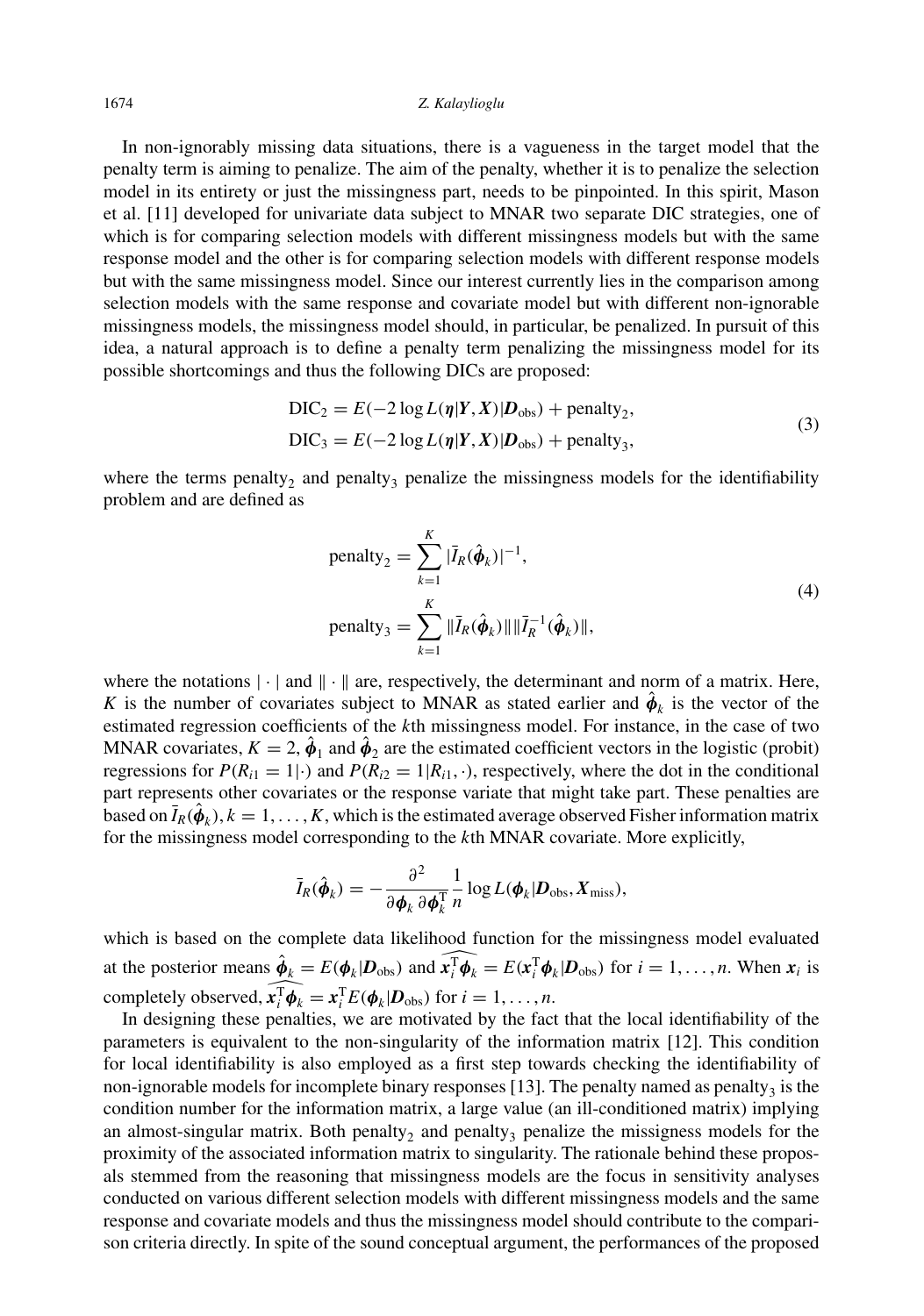DICs, namely  $DIC_2$  and  $DIC_3$ , were mediocre in our simulation experiments and therefore will not be pursued in this article, but will be pursued for a possible improvement in a separate study.

The above notion is also adopted to develop a deviance-based criterion penalizing the response model for the identifiability issue in terms of the inverse-observed Fisher information matrix. It turns out that using the inverse-Fisher information matrix as a penalty term in deviance-based criteria was also considered in greater detail for non-missing data situations in [\[14](#page-22-0)] and other Bozdogan references therein. The proposed DICs are as follows:

$$
DIC_4 = E(-2 \log L(\eta|Y, X)|D_{\text{obs}}) + \text{penalty}_4
$$
  
 
$$
DIC_5 = E(-2 \log L(\eta|Y, X)|D_{\text{obs}}) + \text{penalty}_5
$$
 (5)

with

penalty<sub>4</sub> = 
$$
|\bar{I}_Y(\hat{\boldsymbol{\beta}})|^{-1}
$$
  
penalty<sub>5</sub> =  $\|\bar{I}_Y(\hat{\boldsymbol{\beta}})\| \|\bar{I}_Y^{-1}(\hat{\boldsymbol{\beta}})\|,$  (6)

where  $\hat{\beta}$  and  $\bar{I}_Y(\hat{\beta})$  are, respectively, the vector of the estimated regression coefficients and the estimated average observed Fisher information matrix of the response model. More explicitly,

$$
\bar{I}_{Y}(\hat{\boldsymbol{\beta}}) = -\frac{\partial^2}{\partial \boldsymbol{\beta} \partial \boldsymbol{\beta}^{\mathrm{T}}} \frac{1}{n} \log L(\boldsymbol{\beta}|Y, X_{\mathrm{obs}}, X_{\mathrm{miss}}),
$$

which is based on the complete data likelihood function for the response model evaluated at the posterior means  $\hat{\boldsymbol{\beta}} = E(\boldsymbol{\beta}|\boldsymbol{D}_{\text{obs}})$  and  $\widehat{\boldsymbol{x}_i^{\text{T}}\boldsymbol{\beta}} = E(\boldsymbol{x}_i^{\text{T}}\boldsymbol{\beta}|\boldsymbol{D}_{\text{obs}})$  for  $i = 1, ..., n$ . When  $\boldsymbol{x}_i$  is completely observed,  $\mathbf{x}_i^{\mathrm{T}} \boldsymbol{\phi}_k = \mathbf{x}_i^{\mathrm{T}} E(\boldsymbol{\phi}_k | \mathbf{D}_{\text{obs}})$  for  $i = 1, \ldots, n$ .

#### **3.2.** *Criteria based on the quadratic loss function*

Weighted quadratic loss L measure is based on weighting the observations and assessing the models through the prediction abilities of the models [\[3](#page-22-0)]. Huang et al. [\[4](#page-22-0)] extended the WL measure to a GLM with missing covariates in the following manner:

$$
WL_1 = WL_{1,miss} + WL_{1,obs},
$$

where  $WL_{1,miss}$  and  $WL_{1,obs}$  are the WL measures computed based on subjects with at least one missing covariate and the subjects with fully observed data, respectively, and defined as

$$
WL_{1,\text{miss}} = \nu \sum_{\{i:i \in A_{\text{miss}}\}} w_{1,i} (\mu_i - y_i)^2 + \sum_{\{i:i \in A_{\text{miss}}\}} w_{1,i} \text{Var}(z_i|y_i)
$$
  
\n
$$
WL_{1,\text{obs}} = \nu \sum_{\{i:i \in A_{\text{obs}}\}} w_{1,i} (E_{\beta|D_{\text{obs}}}(b'(\theta_i)) - y_i)^2 + \sum_{\{i:i \in A_{\text{obs}}\}} w_{1,i} [E_{\beta|D_{\text{obs}}}(b''(\theta_i)) - \{E_{\beta|D_{\text{obs}}}(b'(\theta_i))\}^2 + E_{\beta|D_{\text{obs}}}(b'(\theta_i)^2)],
$$
\n(7)

where  $A_{\text{miss}}$  is the set of subjects with at least one missing covariate value,  $A_{\text{obs}}$  is the set of subjects whose covariate data are fully observed,  $w_{1,i}$  is the weight function and is equal to  $1/b''(\theta(wx_i^T \boldsymbol{\beta}))$ for the members of  $A_{\text{miss}}$  and it is  $1/b''(\theta(wx_i^T\hat{\boldsymbol{\beta}}))$  for the members of  $A_{\text{obs}}$ ,  $0 \le w \le 1$ ,  $0 < v < 1$ ,  $b'(\cdot)$  and  $b''(\cdot)$  are, respectively, the mean and variance functions of the response GLM in Model [\(1\)](#page-3-0),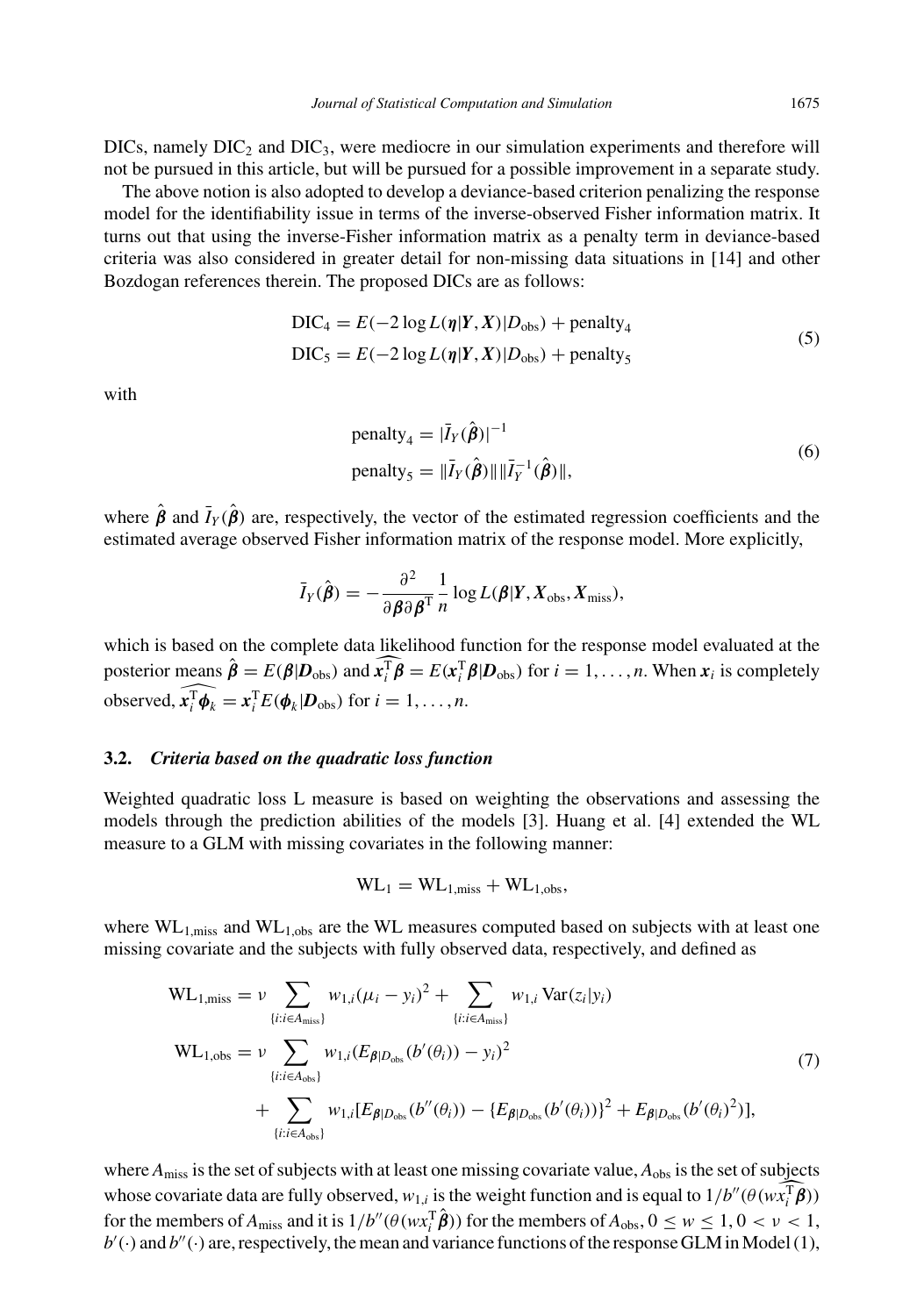$z_i$  is a future response for the *i*th subject in a replicate experiment having the same sampling density of  $y_i$ , and  $\mu_i = E(z_i|\mathbf{D}_{obs})$ . In this formula, the prediction variance term plays the role of a penalty term. Each of these quantities is estimated using the posterior expectations approximated by the sample path average of the associated Markov chain once the samples from the posterior distribution are obtained. The details of the estimation procedure have been laid out previously in the literature and can be found in, for example, [\[4\]](#page-22-0). The performance of this measure in the comparison of the selection models with MAR models and those with MNAR models was investigated therein. The performance of the measure for comparison among a family of selection models with different non-ignorable missingness models is yet to be investigated. In the current article, we explore this issue.

The above formulation is solely based on the response model. Since the model of focus in model comparisons in this article is associated with the missingness part, one would naturally be curious to know if the WL measure can be adjusted so that the missingness model has a direct effect on the WL outcome and how well the adjusted WL measure would perform in comparing the selection models with different non-ignorable missingness models. As an adjustment, subjects that are substantially influenced by the badness of fit of the missingness model are proposed to be assigned more weight in WL computations. Towards this end, subjects are weighted according to the magnitude of their absolute residual from the regression model predicting the missingness probability (i.e. the missingness model). The motivation for this choice of weight function stems from the need for quantifying and evaluating the effect of problematic missingness model fit on the prediction qualities of the response model and comparing the selection models by taking this information into account. The proposed WL measure is as follows:

$$
WL_2 = WL_{2,miss} + WL_{2,obs},
$$

where  $\rm WL_{2,miss}$  and  $\rm WL_{2,obs}$  are the WL measures computed based on subjects with at least one missing covariate and subjects with fully observed data, respectively, and defined as

$$
WL_{2,\text{miss}} = \nu \sum_{\{i:i \in A_{\text{miss}}\}} w_{2,i} (\mu_i - y_i)^2 + \sum_{\{i:i \in A_{\text{miss}}\}} w_{2,i} \text{Var}(z_i|y_i)
$$
  
\n
$$
WL_{2,\text{obs}} = \nu \sum_{\{i:i \in A_{\text{obs}}\}} w_{2,i} (E_{\beta|D_{\text{obs}}}(b'(\theta_i)) - y_i)^2
$$
  
\n
$$
+ \sum_{\{i:i \in A_{\text{obs}}\}} w_{2,i} [E_{\beta|D_{\text{obs}}}(b''(\theta_i)) - \{E_{\beta|D_{\text{obs}}}(b'(\theta_i))\}^2 + E_{\beta|D_{\text{obs}}}(b'(\theta_i)^2)].
$$
\n(8)

Here, the weight function  $w_{2,i}$  is based on Pearson's residual and defined as follows:

$$
w_{2,i} = \sum_{k=1}^{K} \frac{|r_{i,k_j} - E(r_{i,k_j}|\bm{D}_{obs})|}{\sqrt{\text{Var}(r_{i_j,k}|\bm{D}_{obs})}},
$$

where  $r_{i,k_i}$  is the binary missingness indicator associated with the MNAR covariate  $k_i$  for subject *i* as described earlier and  $E(r_{i,k}|\bm{D}_{\rm obs})$  is estimated by  $\Phi(wx_{ij}^{*T}\hat{\bm{\phi}}_j)$  for subjects with fully observed data and by  $\Phi(wx_{ij}^{*T}\phi_j)$  for subjects who have at least one missing covariate. Here,  $\Phi(\cdot)$  is the standard normal cumulative distribution function,  $x_{ij}^{*T}$  is the vector of explanatory variables involved in missingness model  $k_j$  (it may include the response variate and other missingness indicators in addition to the MNAR covariate  $x_{k_i}$  itself), and  $\hat{\phi}_j$  is the estimated coefficient in missingness model *k<sub>j</sub>* and obtained as  $E(\phi_j|D_{obs})$ , that is, the posterior expectation of  $\phi_j$ . Similarly,  $x_{ij}^{*T}\phi_j$ is obtained as  $E(\mathbf{x}_{ij}^{*T} \boldsymbol{\phi}_j | \mathbf{D}_{obs})$ , that is, the sample path average of the Markov chain constructed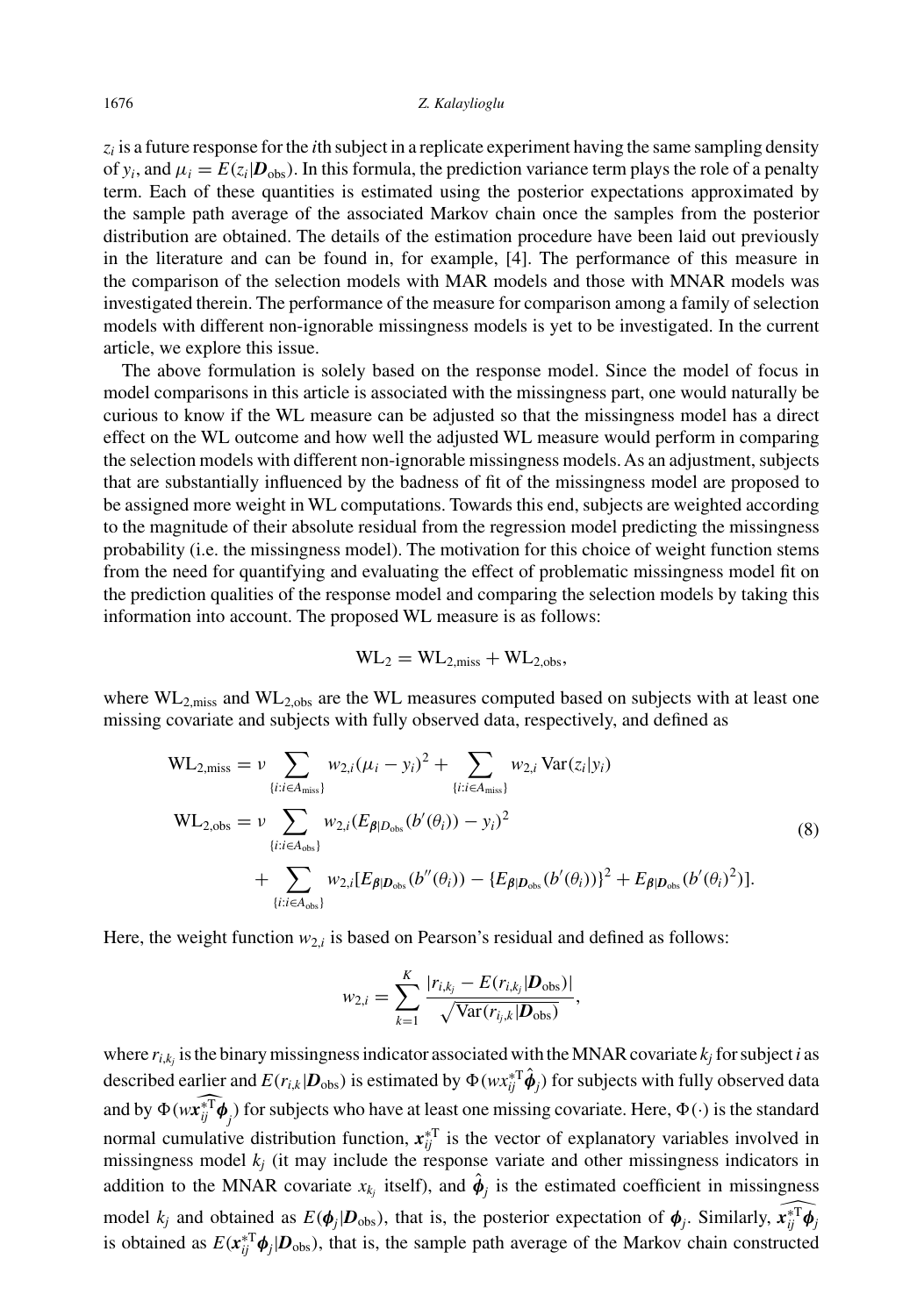for  $x_{ij}^{*T}\phi_j$ . Also, Var $(r_{i,k_j}|\mathbf{D}_{obs})$  is estimated by  $\Phi(wx_{ij}^{*T}\hat{\phi}_j)(1 - \Phi(wx_{ij}^{*T}\hat{\phi}_j))$  and  $\Phi(wx_{ij}^{*T}\phi_j)(1 \Phi(w\mathbf{x}_{ij}^{*T}\boldsymbol{\phi}_j)$ ), respectively, for subjects with fully observed data and subjects with at least one missing covariate. Basically,  $w_{2,i}$  is the amount of residuals accumulated over the *K* missingness models for subject *i* and thus can be regarded as a measure for the overall badness of fit of the non-ignorable missingness model structure for subject *i*.

The computation of the DIC is based on the posterior deviance and the computation of the WL measure is based on the bias and the sampling variance of the prediction. They possess attractive computational properties in both non-missing and missing data situations: they can be calculated using the output of the Markov chain Monte Carlo (MCMC) machinery that is used for the Bayesian analysis. Their computation can be automated with the addition of a couple of lines in a WinBUGS code that performs the Bayesian estimation using the MCMC technique and a code written in, for example, R or Matlab as a back-end to process the associated MCMC output into these measures.

#### **4. Simulation study**

In this section, we investigate and evaluate the performances of the DIC and the WL measure proposed by Huang et al. [\[4\]](#page-22-0) and the intrinsically determined versions of these criteria as proposed in Section 3. Two metrics are used to evaluate the performances: (1) the average criterion value and (2) the percentage of times the criterion inferred to the true missingness model. We consider an always-observed binary response variable, *y*, and a logistic regression to model its dependence on the two covariates  $x_1$  and  $x_2$ . For all our simulations, we generated  $n = 250$  independent response variates from the model logit $(P(Y_i = 1 | x_{i1}, x_{i2})) = \beta_0 + \beta_1 x_{i1} + \beta_2 x_{i2}$ , where  $X_{i1}$ 's are independently and identically generated from Normal $(\alpha_{11}, \alpha_{12})$  and  $X_{i2}$ 's are the dichotomous random variables generated from Bernoulli $(p_i)$  with  $logit(p_i) = \alpha_{21} + \alpha_{22}x_{i1}$ . The true values of the parameters are set at  $\beta = (\beta_0, \beta_1, \beta_2)^T = (1, 1, -0.5)^T$ ,  $\alpha_1 = (\alpha_{11}, \alpha_{12})^T = (0.5, 0.25)^T$ , and  $\alpha_2 = (\alpha_{21}, \alpha_{22})^T = (1, -1)^T$ . Two scenarios are considered in terms of the number of covariates subject to MNAR. The first scenario assumes that only one covariate, namely  $x_1$ , is subject to MNAR and the covariate  $x_2$  is fully observed. In the second scenario, both are assumed to be subject to being non-ignorably missing. For each scenario, three distinct sets of simulation experiments are carried out. In the first set of experiments, the true missingness mechanism is taken to be *M*1. That is, missingness indicators for MNAR covariates are generated from Bernoulli distributions with the probability of missingness as given in *M*1. Similarly, for the second and third sets of experiments, the true missingness mechanisms are taken to be  $M_2$  and  $M_3$ , respectively, and the missingness indicators are simulated accordingly. Two different missingness proportions, namely 15% and 25%, are considered for each set of experiments. For the first scenario below, these are the proportions of subjects in the data set with missing  $x_1$ , whereas for the second one, they are the proportions of subjects who are missing at least one of the two covariate data. In the GLM analysis part of each experiment, three different missingness models are assumed and model comparison is conducted over a set of candidate selection models consisting of the same response and covariate models but different non-ignorable missingness models, namely *M*1, *M*2, or *M*3. Probit regressions are used in the analyses to model these non-ignorable missingness models.

One hundred data sets are simulated for each scenario. For the Bayesian analysis of each simulated data set, we used improper uniform priors for the regression coefficients and the location parameters, namely  $\beta$ ,  $\alpha_2$ , and  $\alpha_{11}$ , as suggested in [\[4](#page-22-0)]. For these priors, the propriety of the joint posterior distribution and the conditions under which the propriety is satisfied are given in the same article. For the scale parameter  $\alpha_{12}$ , the inverse of Gamma $(0.01, 0.01)$  prior is used. A robust Multivariate Normal prior is used for  $(\phi_1, \phi_2)$  where the hyperparameters, namely the mean vectors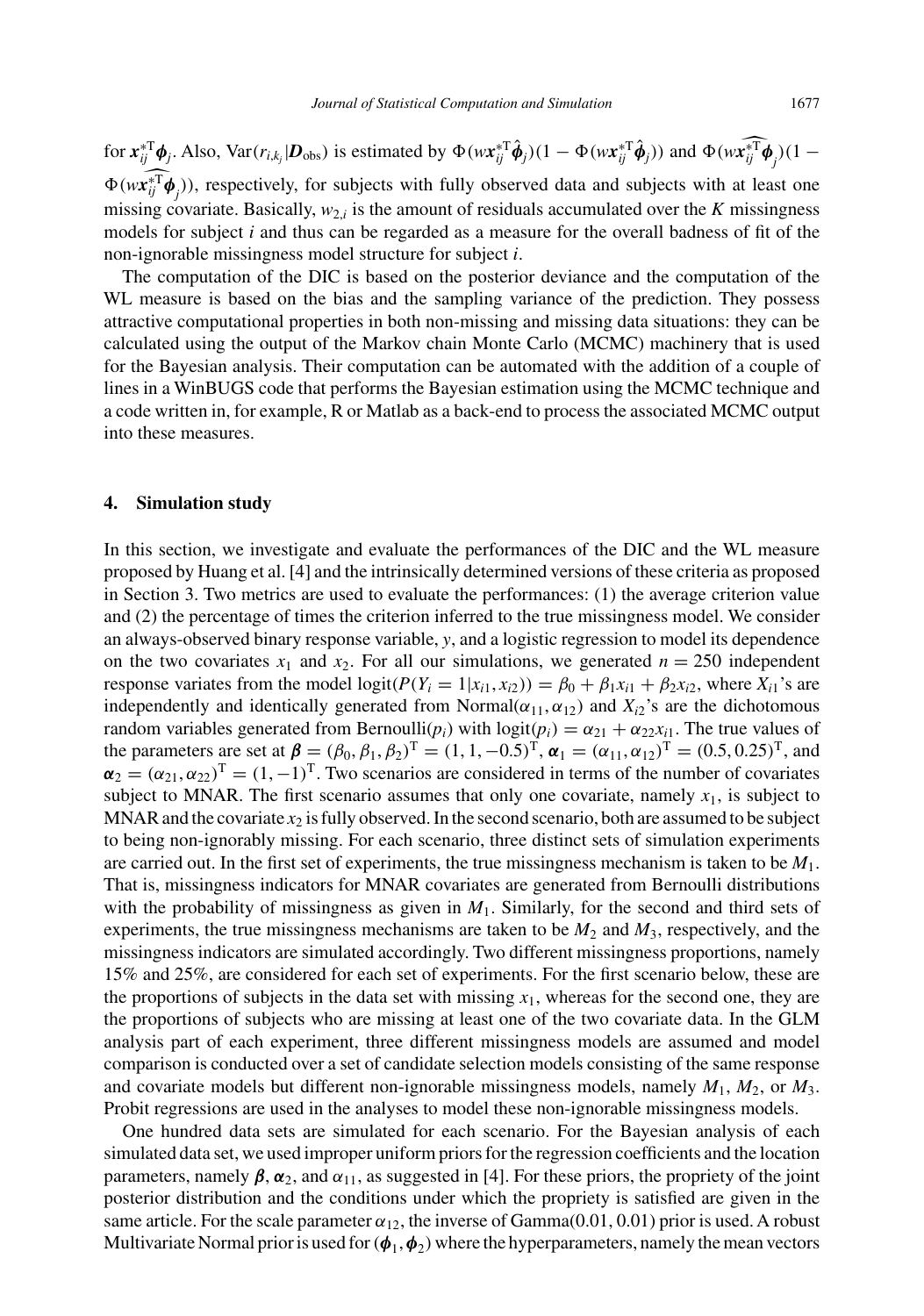and the variance–covariance matrices, are obtained based on an empirical Bayes approach [\[4](#page-22-0)]. In the empirical Bayes procedure, we set the coefficient that accounts for the randomness of the procedure at 1000. As shown in [\[4](#page-22-0)] simulation wise, the DIC and the WL measure are robust to the choice of this quantity. In order to derive the posterior inferences, we employed the Gibbs sampling scheme described in [\[4](#page-22-0)], in which a vector of latent variables is introduced for each *Ri* (a technique introduced by Albert and Chib [\[15](#page-22-0)]). WinBUGS 1.4.3 is used to carry out the Gibbs sampling and hence obtain the posterior distributions. Other Bayesian technicalities are as follows: the period of the first 2000 iterations is used as burn-in. Further 200,000 iterations are run and every 10th of them is used for posterior inference. The convergence of the distributions of the full conditional draws to the target distributions is confirmed by various diagnostic tools. Autocorrelation plots ensure that the dependence of a draw from a full conditional density upon the previous draws vanishes satisfactorily. The Brooks–Gelman–Rubin statistic [\[16\]](#page-22-0) ensures that the mean of each chain is a satisfactory approximation to the corresponding posterior expectation.

#### **4.1.** *Scenario I: one covariate subject to MNAR*

The non-ignorable missingness models considered are as follows:

$$
M_1: P(R_{i1} = 1) = \Phi(\phi_{10} + \phi_{11}x_{i1})
$$
  
\n
$$
M_2: P(R_{i1} = 1) = \Phi(\phi_{10} + \phi_{11}x_{i1} + \phi_{12}x_{i2} + \phi_{13}y_i)
$$
  
\n
$$
M_3: P(R_{i1} = 1) = \Phi(\phi_{10} + \phi_{11}x_{i1} + \phi_{12}x_{i2} + \phi_{13}y_i + \phi_{14}x_{i1}y_i),
$$
\n(9)

where  $\Phi(\cdot)$  is the standard Normal cumulative distribution function. Each model is nested in the succeeding model, that is,  $M_1 \subset M_2 \subset M_3$ . The dimensions of the parameter space of these models are 2, 4, and 5, respectively. Let  $\phi_1$  be the true coefficient vector for model  $P(R_{i1} = 1)$ . For  $M_1$ ,  $\phi_1 = (\phi_{10}, \phi_{11})^T = (0.4, 2.5)^T$  corresponds to 15% and  $\phi_1 = (\phi_{10}, \phi_{11})^T = (,)^T$  corresponds to 25% missingness. For  $M_2$ ,  $\phi_1 = (\phi_{10}, \phi_{11})^T =$  $(0.5, -1.5, 1.1, 1.45)^T$  corresponds to 15% and  $\phi_1 = (\phi_{10}, \phi_{11})^T = (,)^T$  corresponds to 25%. For *M*<sub>3</sub>,  $\phi_1 = (\phi_{10}, \phi_{11})^T = (-0.6, -0.7, 0.8, 2.2, 2.0)^T$  correspond to 15% and  $\phi_1 = (\phi_{10}, \phi_{11})^T =$ *(*−1.45, −0.7, 0.8, 2.2, 2.0*)*<sup>T</sup> correspond to 25% missingness. This scenario is representative of the situations where only a single dimension of the covariate space is subject to MNAR.

#### **4.2.** *Scenario II: both covariates subject to MNAR*

The non-ignorable missingness models considered are as follows:

$$
M_1: P(R_{i1} = 1) = \Phi(\phi_{10} + \phi_{11}x_{i1})
$$
  
\n
$$
P(R_{i2} = 1) = \Phi(\phi_{20} + \phi_{21}x_{i2})
$$
  
\n
$$
M_2: P(R_{i1} = 1) = \Phi(\phi_{10} + \phi_{11}x_{i1} + \phi_{12}x_{i2} + \phi_{13}y_i)
$$
  
\n
$$
P(R_{i2} = 1) = \Phi(\phi_{20} + \phi_{21}x_{i1} + \phi_{22}x_{i2} + \phi_{23}y_i + \phi_{24}r_{i1})
$$
  
\n
$$
M_3: P(R_{i1} = 1) = \Phi(\phi_{10} + \phi_{11}x_{i1} + \phi_{12}x_{i2} + \phi_{13}y_i + \phi_{14}x_{i1}y_i)
$$
  
\n
$$
P(R_{i2} = 1) = \Phi(\phi_{20} + \phi_{21}x_{i1} + \phi_{22}x_{i2} + \phi_{23}y_i + \phi_{24}r_{i1} + \phi_{25}x_{i2}y_i),
$$
  
\n(10)

with  $\Phi(\cdot)$  representing the standard Normal cumulative distribution function. The dimensions of the parameter space of these models are 4, 9, and 11 respectively. Let  $\phi_1$  and  $\phi_2$  be the true coefficient vectors for models  $P(R_{i1} = 1)$  and  $P(R_{i2} = 1)$ , respectively, used in missingness indicator generation. For  $M_1$ ,  $\phi_1 = (\phi_{10}, \phi_{11})^T = (0.4, 2.5)^T$  and  $\phi_2 = (\phi_{20}, \phi_{21})^T = (2.3, 2.5)^T$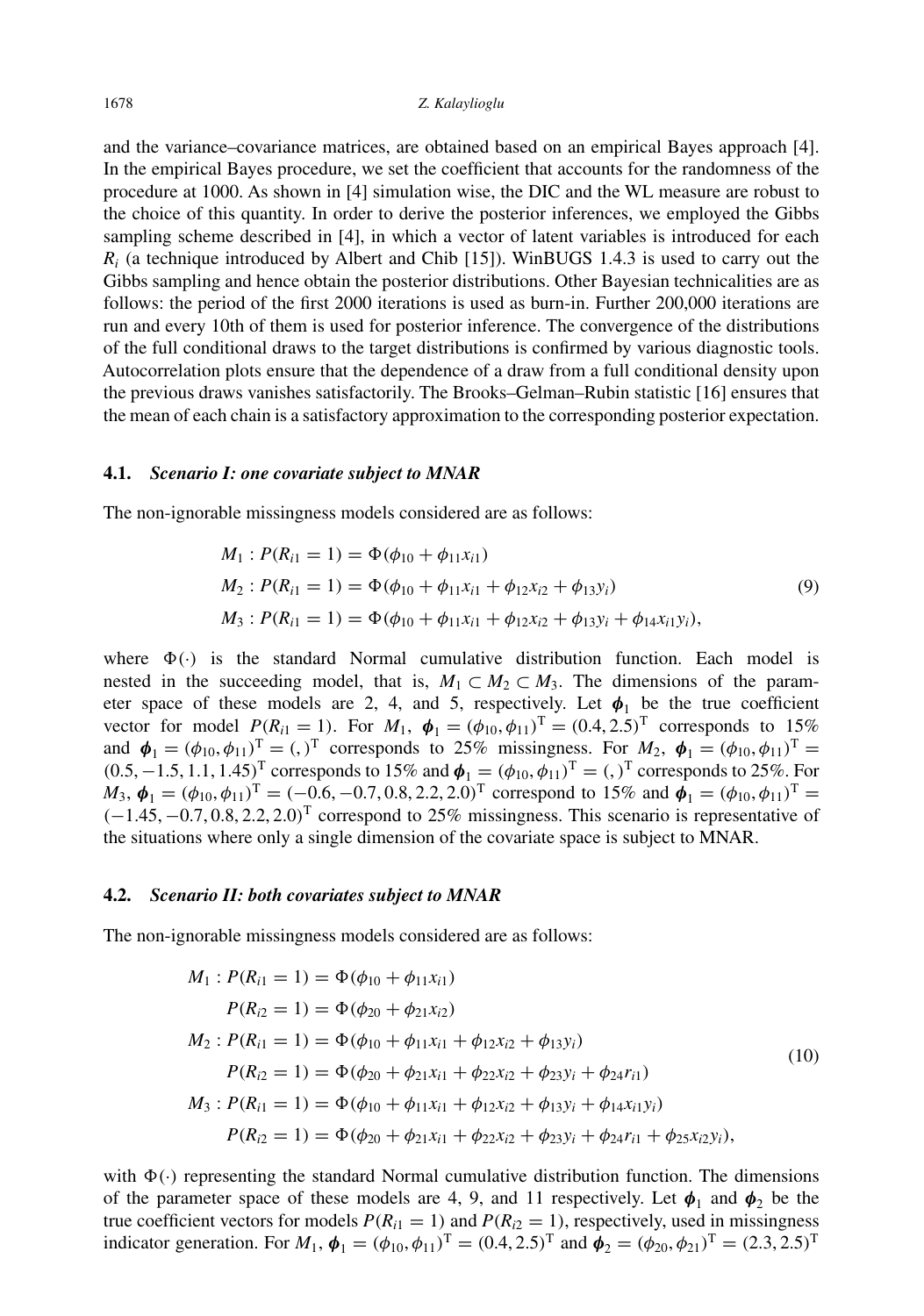correspond to 15% and  $\phi_1 = (\phi_{10}, \phi_{11})^T = (0.4, 2.5)^T$  and  $\phi_2 = (\phi_{20}, \phi_{21})^T = (0.5, 2.5)^T$ correspond to 25% missingness. For  $M_2$ ,  $\phi_1 = (\phi_{10}, \phi_{11}, \phi_{12}, \phi_{13})^T = (0.5, -0.7, 0.8, 2.2)^T$ and  $\phi_2 = (\phi_{20}, \phi_{21}, \phi_{22}, \phi_{23}, \phi_{24})^T = (1.5, -1.2, 1.0, 0.3, -0.1)^T$  correspond to 15% and  $\phi_1 =$ *(φ*10, *φ*11, *φ*12, *φ*13*)*<sup>T</sup> = *(*0.5, −1.0, 1.2, 1.5*)*<sup>T</sup> and *φ*<sup>2</sup> = *(φ*20, *φ*21, *φ*22, *φ*23, *φ*24*)*<sup>T</sup> = *(*1.2, −1.0, 1.0, 0.3, -0.5)<sup>T</sup> correspond to 25% missingness. For  $M_3$ ,  $\phi_1 = (\phi_{10}, \phi_{11}, \phi_{12}, \phi_{13}, \phi_{14})^T =$  $(-0.05, 1.9, 0.8, 2.2, 2.0)^T$  and  $\boldsymbol{\phi}_2 = (\phi_{20}, \phi_{21}, \phi_{22}, \phi_{23}, \phi_{24}, \phi_{25})^T = (1.6, -1.2, 1.0, 0.3, -0.1, 0.0)$ 0.2<sup>T</sup> correspond to 15% and  $\phi_1 = (\phi_{10}, \phi_{11}, \phi_{12}, \phi_{13}, \phi_{14})^T = (-0.45, -0.7, 0.8, 2.2, 2.0)^T$  and  $\phi_2 = (\phi_{20}, \phi_{21}, \phi_{22}, \phi_{23}, \phi_{24}, \phi_{25})^T = (1.3, -1.2, 1.0, 0.3, -0.1, 0.2)^T$  correspond to 25% missingness. The case where the true missingness mechanism is  $M_2$  and the missingness amount is 25% is the same scenario studied by Huang et al. [\[4\]](#page-22-0). In the tables that follow,  $DIC<sub>1</sub>$  and  $WL<sub>1</sub>$ results corresponding to (missingness  $= 25\%$ , true missingness model  $= M_2$ ) are thus comparable to their results.

### **4.3.** *Results*

The box plots of the posterior means of *β* are constructed based on 100 simulated data sets. Only the ones corresponding to scenario II with 25% missingness are shown in Figures 1[–3](#page-12-0) as they provide a fairly good representation of the other situations considered herein. In each plot, a line across the true parameter value is drawn for convenience.According to the results, the inference on the intercept is insensitive to the assumed missingness modelling structure, whereas the inference on the coefficients associated with the covariates is affected by it. The three figures together imply that the posterior mean of  $\beta_2$ , that is, the coefficient associated with the binary covariate subject



Figure 1. Box plots of the posterior means of *β*0, *β*1, and *β*<sup>2</sup> (25% missingness). The true missingness model is *M*1. Two MNAR covariates.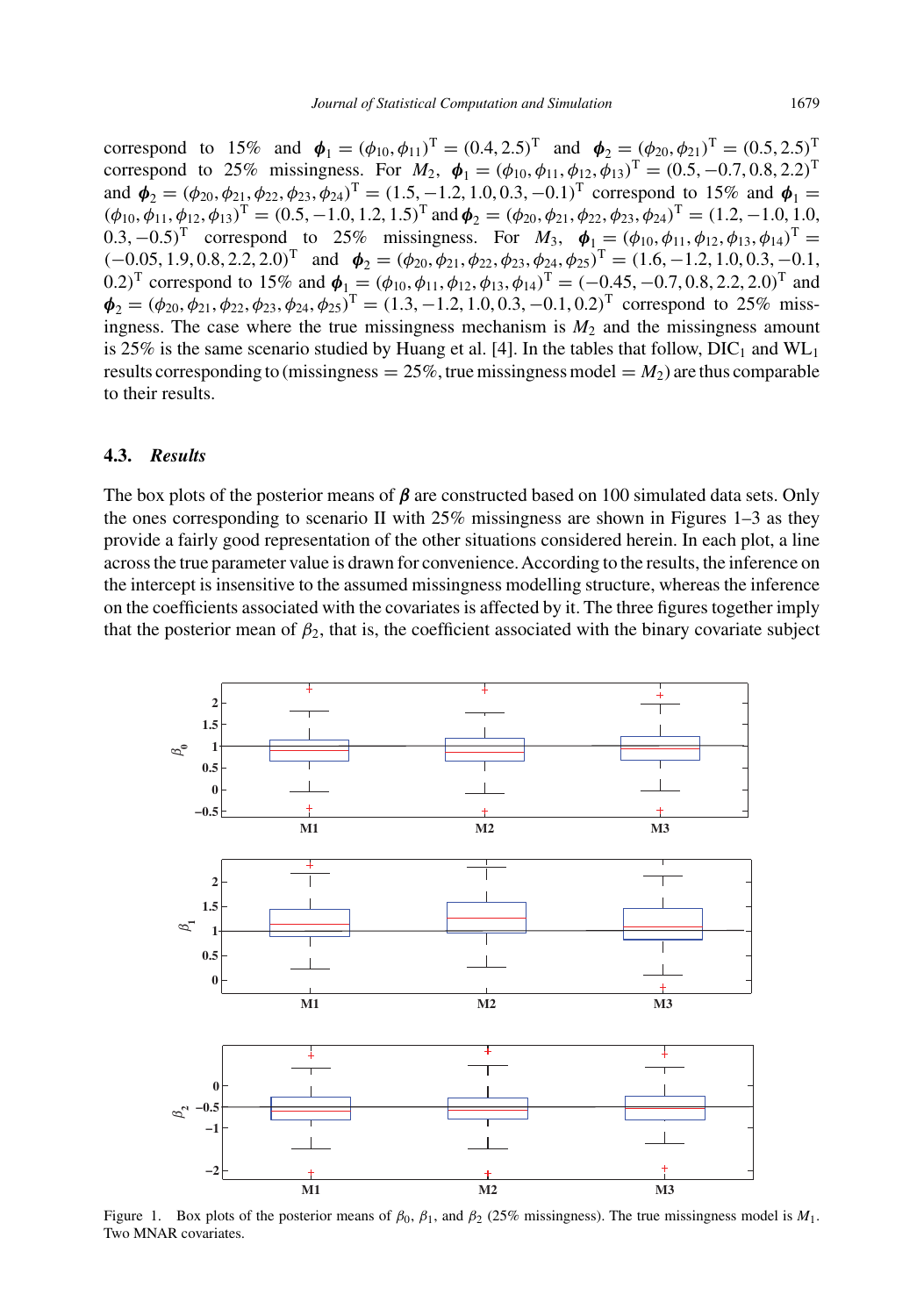

Figure 2. Box plots of the posterior means of *β*0, *β*1, and *β*<sup>2</sup> (25% missingness). The true missingness model is *M*2. Two MNAR covariates.

to MNAR  $(X_2)$ , is quite close to the true coefficient value when the assumed missingness model coincides with the true missingness model. On the other hand, the posterior mean of  $\beta_1$ , that is, the coefficient associated with the continuous covariate subject to MNAR  $(X_1)$ , is closest to its true value when the assumed missingness model is the most saturated one in the set of candidate missingness models, namely  $M_3$ . In a simulation experiment, we found that this occurs when a highly non-informative prior such as the inverse of Gamma(0.01, 0.01) is used for the scale parameter  $\alpha_{12}$  for which extreme values may be sampled for missing  $X_{i1}$ 's in the Gibbs sampling. This may also explain the low coverage probability of the 95% highest posterior density interval for  $\beta_1$  that was observed by Huang et al. [\[4\]](#page-22-0).

The sensitivity of posterior inference to the assumed missingness model is also observed for 15% missingness, but to a much lesser extent, implying that the posterior inference on *β* is rather robust to the underlying true missingness mechanism when the proportion of subjects with missing covariate information is moderate.

The results of the performances of the model selection criteria under scenarios I and II are presented in Tables [1](#page-12-0)[–10](#page-16-0) and [11](#page-17-0)[–20,](#page-21-0) respectively. As the results are uniform over the scenarios and the missingness percentages, the following observations hold for all the scenarios considered. Tables [1](#page-12-0) and [11](#page-17-0) present the averages of deviance, penalty<sub>1</sub>, penalty<sub>4</sub>, penalty<sub>5</sub>, DIC<sub>1</sub>, DIC<sub>4</sub>, and  $DIC<sub>5</sub> over 100 Monte Carlo replications. According to the results, deviance, penalty<sub>5</sub>,  $DIC<sub>1</sub>$ , and$  $DIC<sub>5</sub>$  unequivocally yield the smallest values when  $M<sub>1</sub>$  is used in the analysis regardless of the true missingness model. This indicates that these criteria have a tendency for pointing to a smaller missingness model structure no matter what the true missingness structure is. On the other hand, overall, penalty<sub>1</sub>, penalty<sub>4</sub>, and DIC<sub>4</sub> tend to point to the largest missingness model structure.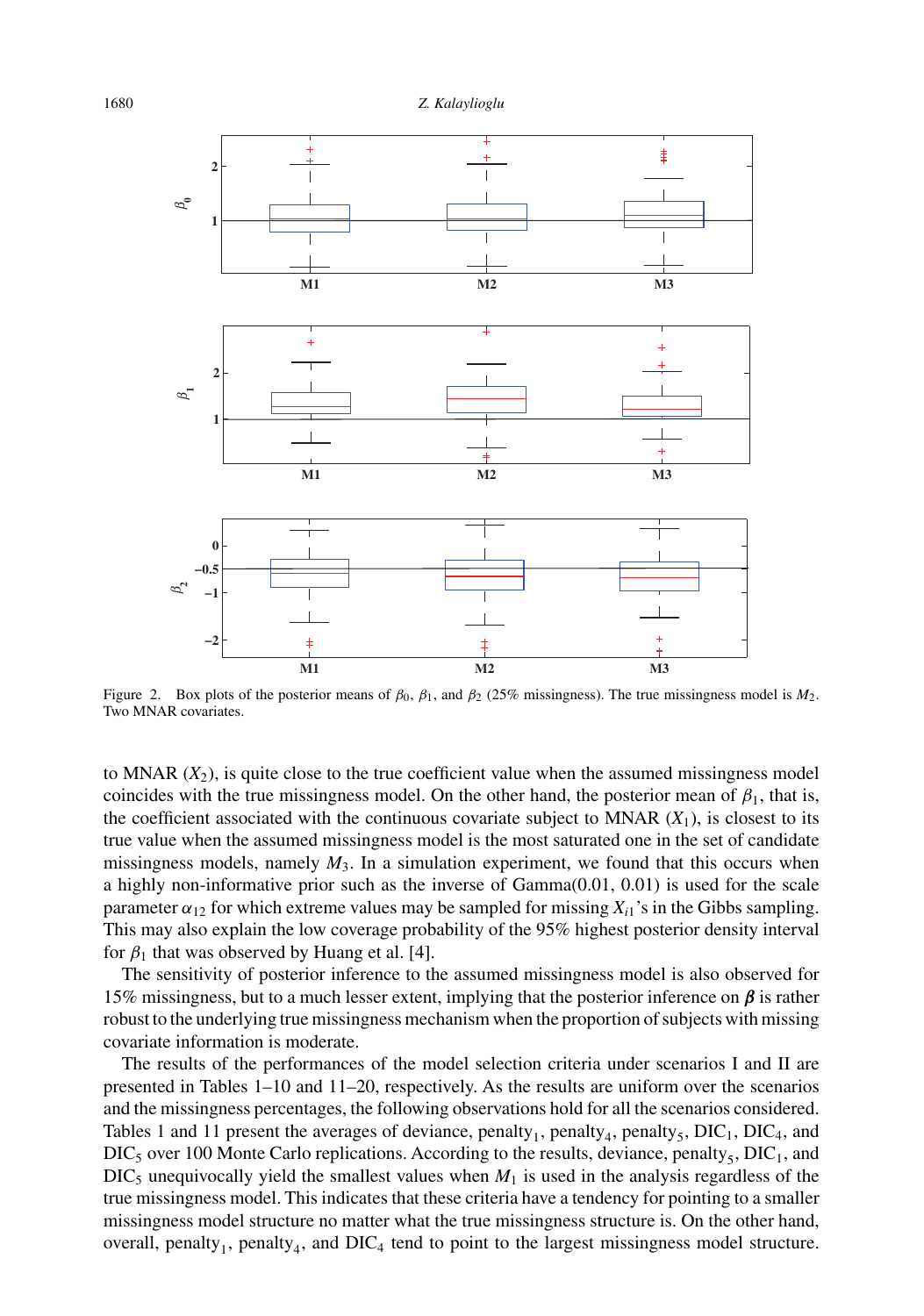<span id="page-12-0"></span>

Figure 3. Box plots of the posterior means of  $\beta_0$ ,  $\beta_1$ , and  $\beta_2$  (25% missingness). The true missingness model is  $M_3$ . Two MNAR covariates.

Table 1. Monte Carlo averages of the deviance, penalty, and DIC estimates.

| Missing | True<br>model  | Fitted<br>model                  | Deviance                   | penalty <sub>1</sub>    | penalty <sub>4</sub>                | penalty <sub>5</sub>    | DIC <sub>1</sub>           | DIC <sub>4</sub>                    | DIC <sub>5</sub>           |
|---------|----------------|----------------------------------|----------------------------|-------------------------|-------------------------------------|-------------------------|----------------------------|-------------------------------------|----------------------------|
| 15%     | $M_1$          | $M_1$<br>M <sub>2</sub><br>$M_3$ | 265.50<br>267.22<br>267.97 | 5.25<br>4.84<br>5.51    | 7648.14<br>7125.20<br>7000.92       | 23.35<br>23.51<br>23.77 | 270.75<br>272.06<br>273.48 | 7913.64<br>7392.41<br>7268.89       | 288.85<br>290.73<br>291.73 |
|         | M <sub>2</sub> | $M_1$<br>M <sub>2</sub><br>$M_3$ | 248.27<br>251.58<br>256.30 | 7.43<br>6.96<br>6.99    | 8483.06<br>8133.66<br>7382.59       | 14.84<br>15.68<br>15.89 | 255.71<br>258.54<br>263.29 | 8731.33<br>8385.24<br>7638.89       | 263.12<br>267.25<br>272.19 |
|         | $M_3$          | $M_1$<br>M <sub>2</sub><br>$M_3$ | 188.82<br>245.38<br>243.86 | 15.50<br>13.44<br>15.67 | 19,634.75<br>8966.56<br>9165.05     | 13.55<br>17.90<br>17.91 | 204.31<br>258.82<br>259.52 | 19,823.57<br>9211.95<br>9408.91     | 202.36<br>263.29<br>261.77 |
| 25%     | $M_1$          | $M_1$<br>M <sub>2</sub><br>$M_3$ | 265.25<br>267.82<br>267.59 | 6.54<br>5.67<br>7.33    | 9163.54<br>8273.73<br>8258.50       | 28.23<br>28.76<br>29.33 | 271.79<br>273.49<br>274.92 | 9428.79<br>8541.55<br>8526.09       | 293.48<br>296.58<br>296.93 |
|         | M <sub>2</sub> | $M_1$<br>M <sub>2</sub><br>$M_3$ | 226.46<br>245.82<br>234.59 | 32.77<br>24.02<br>35.59 | 16.659.95<br>16,065.53<br>21,313.20 | 20.35<br>21.74<br>21.80 | 259.23<br>269.84<br>270.18 | 16,886.40<br>16,311.35<br>21,547.79 | 246.81<br>267.56<br>256.39 |
|         | $M_3$          | $M_1$<br>M <sub>2</sub><br>$M_3$ | 149.77<br>224.45<br>239.53 | 28.21<br>27.52<br>26.88 | 86,650.57<br>17,765.98<br>13,151.84 | 25.47<br>20.46<br>23.97 | 177.98<br>251.97<br>266.41 | 86,800.34<br>17,990.43<br>13,391.37 | 175.24<br>244.92<br>263.51 |

Note: One MNAR covariate.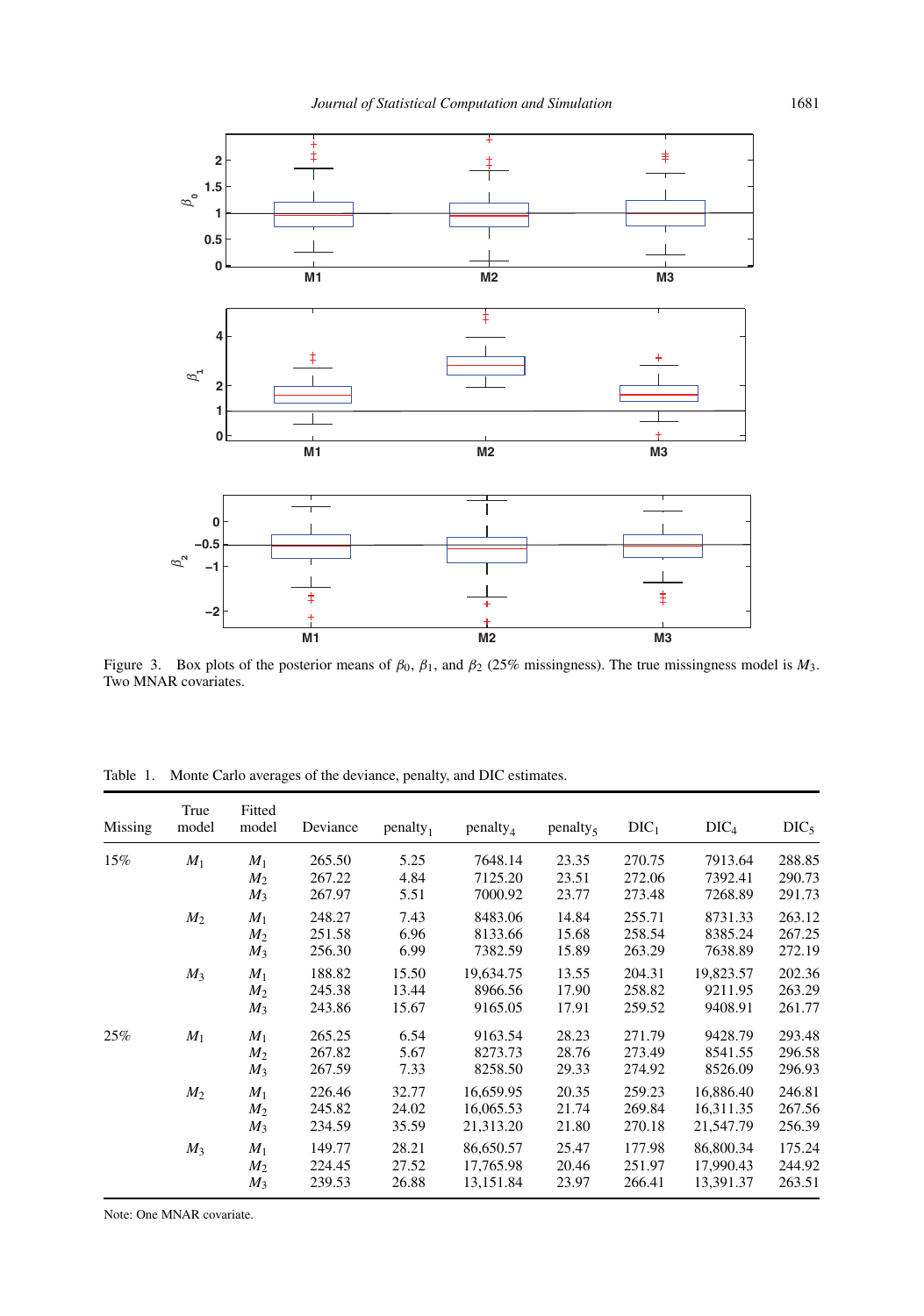| WL              | w   | Fitted model   | $\nu = 0.2$ | $\nu = 0.4$ | $\nu = 0.5$ | $\nu = 0.6$ | $\nu = 0.8$ |
|-----------------|-----|----------------|-------------|-------------|-------------|-------------|-------------|
| WL <sub>1</sub> | 0.4 | $M_1$          | 221.99      | 258.34      | 276.52      | 294.69      | 331.05      |
|                 |     | M <sub>2</sub> | 223.23      | 259.91      | 278.24      | 296.58      | 333.26      |
|                 |     | $M_3$          | 224.27      | 260.94      | 279.27      | 297.61      | 334.27      |
|                 | 0.5 | $M_1$          | 229.38      | 266.92      | 285.69      | 304.45      | 341.99      |
|                 |     | M <sub>2</sub> | 230.58      | 268.41      | 287.33      | 306.25      | 344.08      |
|                 |     | $M_3$          | 231.60      | 269.41      | 288.32      | 307.22      | 345.03      |
|                 | 0.6 | $M_1$          | 238.86      | 277.92      | 297.44      | 316.97      | 356.03      |
|                 |     | M <sub>2</sub> | 239.97      | 279.29      | 298.94      | 318.60      | 357.92      |
|                 |     | $M_3$          | 240.96      | 280.23      | 299.86      | 319.50      | 358.77      |
| WL <sub>2</sub> | 0.4 | $M_1$          | 43.88       | 51.12       | 54.74       | 58.36       | 65.60       |
|                 |     | M <sub>2</sub> | 42.93       | 50.27       | 53.94       | 57.60       | 64.94       |
|                 |     | $M_3$          | 42.64       | 49.81       | 53.40       | 56.99       | 64.16       |
|                 | 0.5 | $M_1$          | 42.37       | 49.38       | 52.88       | 56.38       | 63.39       |
|                 |     | M <sub>2</sub> | 41.16       | 48.25       | 51.79       | 55.34       | 62.43       |
|                 |     | $M_3$          | 40.74       | 47.63       | 51.08       | 54.52       | 61.41       |
|                 | 0.6 | $M_1$          | 41.09       | 47.90       | 51.30       | 54.71       | 61.51       |
|                 |     | M <sub>2</sub> | 39.63       | 46.50       | 49.94       | 53.37       | 60.25       |
|                 |     | $M_3$          | 39.09       | 45.72       | 49.04       | 52.36       | 58.99       |

Table 2. Monte Carlo averages of the WL estimates (15% missingness).

Notes: The true missingness model is *M*1. One MNAR covariate.

| WL              | w   | Fitted model                     | $\nu = 0.2$                | $\nu = 0.4$                | $\nu = 0.5$                | $\nu = 0.6$                | $\nu = 0.8$                |
|-----------------|-----|----------------------------------|----------------------------|----------------------------|----------------------------|----------------------------|----------------------------|
| WL <sub>1</sub> | 0.4 | $M_1$<br>M <sub>2</sub><br>$M_3$ | 222.50<br>242.02<br>224.96 | 258.58<br>260.81<br>261.27 | 276.62<br>279.11<br>279.42 | 294.65<br>297.41<br>297.58 | 330.73<br>334.02<br>333.89 |
|                 | 0.5 | $M_1$<br>M <sub>2</sub><br>$M_3$ | 229.89<br>231.53<br>232.35 | 267.11<br>269.26<br>269.78 | 285.72<br>288.13<br>288.49 | 304.34<br>306.99<br>307.20 | 341.56<br>344.73<br>344.62 |
|                 | 0.6 | $M_1$<br>M <sub>2</sub><br>$M_3$ | 239.36<br>240.87<br>241.79 | 278.04<br>280.04<br>280.63 | 297.39<br>299.63<br>300.05 | 316.73<br>319.22<br>319.47 | 355.42<br>358.39<br>358.31 |
| WL <sub>2</sub> | 0.4 | $M_1$<br>M <sub>2</sub><br>$M_3$ | 48.30<br>47.57<br>47.04    | 56.19<br>55.59<br>54.77    | 60.14<br>59.59<br>58.63    | 64.09<br>63.60<br>62.50    | 71.98<br>71.61<br>70.22    |
|                 | 0.5 | $M_1$<br>$M_2$<br>$M_3$          | 47.55<br>46.57<br>45.88    | 55.33<br>54.45<br>53.42    | 59.22<br>58.40<br>57.20    | 63.11<br>62.34<br>60.97    | 70.88<br>70.23<br>68.52    |
|                 | 0.6 | $M_1$<br>M <sub>2</sub><br>$M_3$ | 46.91<br>45.62<br>44.83    | 54.59<br>53.46<br>52.22    | 58.43<br>57.34<br>55.91    | 62.27<br>61.23<br>59.60    | 69.96<br>69.00<br>66.99    |

Table 3. Monte Carlo averages of the WL estimates (25% missingness).

Notes: The true missingness model is *M*1. One MNAR covariate.

Tables 2[–7](#page-15-0) and [12–](#page-17-0)[17](#page-20-0) present the simulation results of the WL measures for scenarios I and II, respectively. In all the tables, we can see that  $M_1$  consistently yields the smallest  $WL_1$ , whereas  $M_3$  yields the smallest WL<sub>2</sub> regardless of *w* and *v*. This implies that WL<sub>1</sub> displays a consistent tendency towards selecting the smallest missingness model, whereas WL<sub>2</sub> consistently selects the largest missingness model. The results demonstrate that the behaviour of the WL measure is sensitive to the choice of the weight function.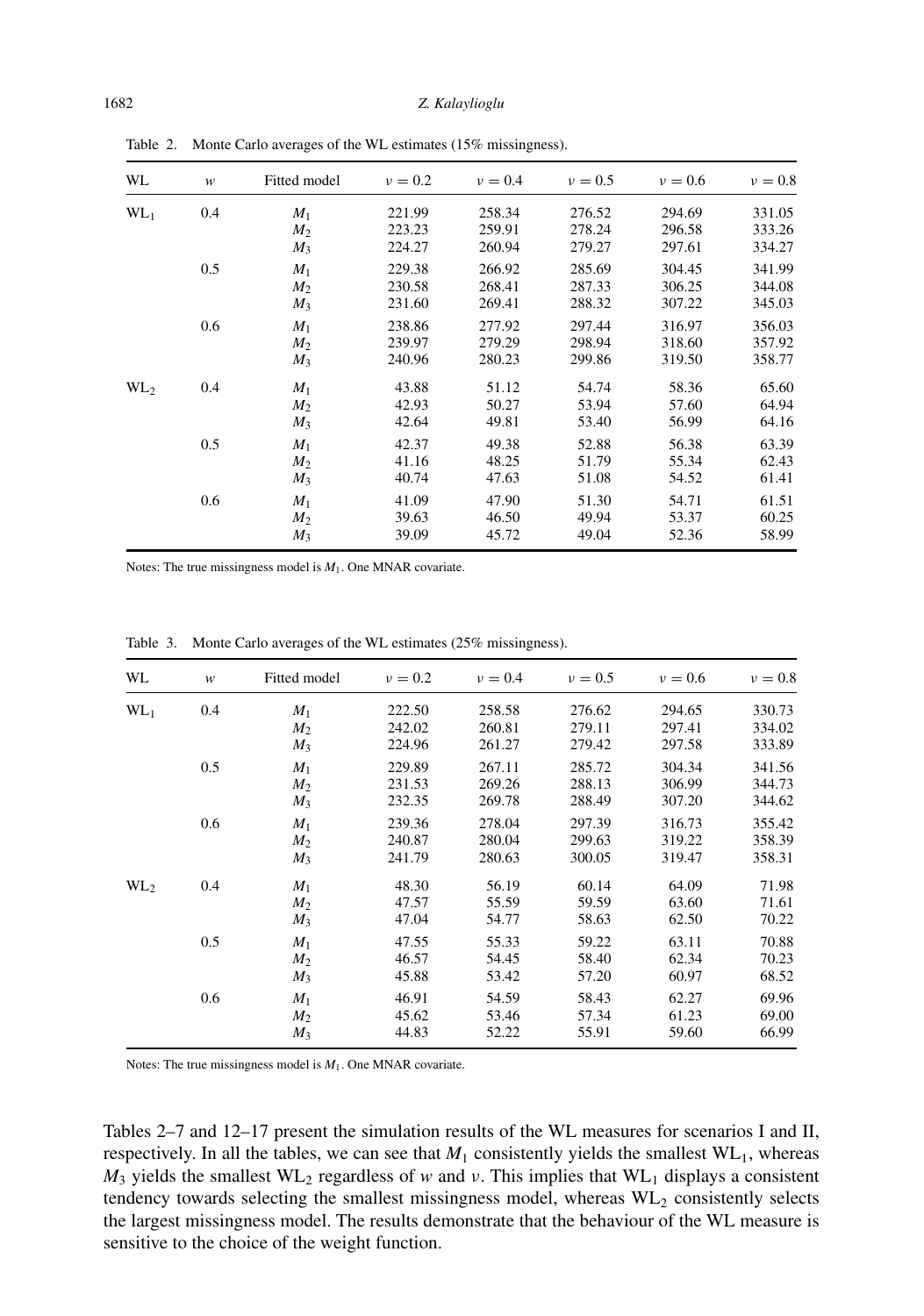| WL              | w   | Fitted model                     | $\nu = 0.2$                | $\nu = 0.4$                | $\nu = 0.5$                | $\nu = 0.6$                | $\nu = 0.8$                |
|-----------------|-----|----------------------------------|----------------------------|----------------------------|----------------------------|----------------------------|----------------------------|
| WL <sub>1</sub> | 0.4 | $M_1$<br>M <sub>2</sub><br>$M_3$ | 208.63<br>211.19<br>215.24 | 242.22<br>245.29<br>249.97 | 259.02<br>262.34<br>267.34 | 275.81<br>279.40<br>284.71 | 309.40<br>313.50<br>319.45 |
|                 | 0.5 | $M_1$<br>M <sub>2</sub><br>$M_3$ | 216.66<br>219.13<br>223.02 | 251.37<br>254.32<br>258.84 | 268.73<br>271.92<br>276.75 | 286.09<br>289.25<br>294.66 | 320.80<br>324.71<br>330.48 |
|                 | 0.6 | $M_1$<br>M <sub>2</sub><br>$M_3$ | 227.15<br>229.45<br>233.08 | 263.31<br>266.05<br>270.29 | 281.39<br>284.35<br>288.89 | 299.48<br>302.65<br>307.50 | 335.64<br>339.25<br>344.71 |
| WL <sub>2</sub> | 0.4 | $M_1$<br>M <sub>2</sub><br>$M_3$ | 40.84<br>37.43<br>37.45    | 47.52<br>43.83<br>43.97    | 50.85<br>47.02<br>47.23    | 54.19<br>50.22<br>50.49    | 60.87<br>56.62<br>57.01    |
|                 | 0.5 | $M_1$<br>M <sub>2</sub><br>$M_3$ | 39.39<br>35.35<br>35.17    | 45.84<br>41.44<br>41.38    | 49.06<br>44.49<br>44.48    | 52.29<br>47.54<br>47.59    | 58.73<br>53.64<br>53.80    |
|                 | 0.6 | $M_1$<br>M <sub>2</sub><br>$M_3$ | 38.14<br>33.58<br>33.22    | 44.39<br>39.42<br>39.16    | 47.52<br>42.34<br>42.13    | 50.64<br>45.25<br>45.09    | 56.89<br>51.09<br>51.04    |

Table 4. Monte Carlo averages of the WL estimates (15% missingness).

Notes: The true missingness model is *M*2. One MNAR covariate.

| WL              | w   | Fitted model                     | $\nu = 0.2$                | $\nu = 0.4$                | $\nu = 0.5$                | $\nu = 0.6$                | $\nu = 0.8$                |
|-----------------|-----|----------------------------------|----------------------------|----------------------------|----------------------------|----------------------------|----------------------------|
| WL <sub>1</sub> | 0.4 | $M_1$                            | 204.47                     | 231.33                     | 244.75                     | 258.18                     | 285.03                     |
|                 |     | M <sub>2</sub><br>$M_3$          | 216.10<br>213.95           | 246.85<br>241.99           | 262.23<br>256.02           | 277.60<br>270.04           | 308.35<br>298.09           |
|                 | 0.5 | $M_1$                            | 214.76<br>225.17           | 242.58<br>256.77           | 256.49<br>272.57           | 270.41<br>288.37           | 298.24<br>319.97           |
|                 |     | M <sub>2</sub><br>$M_3$          | 225.28                     | 254.19                     | 268.64                     | 283.09                     | 312.00                     |
|                 | 0.6 | $M_1$<br>M <sub>2</sub><br>$M_3$ | 228.43<br>237.00<br>240.49 | 257.54<br>269.69<br>270.52 | 272.09<br>286.03<br>285.53 | 286.64<br>302.38<br>300.54 | 315.75<br>335.06<br>330.57 |
| WL <sub>2</sub> | 0.4 | $M_1$<br>M <sub>2</sub><br>$M_3$ | 41.95<br>41.90<br>39.70    | 47.56<br>47.87<br>44.92    | 50.37<br>50.85<br>47.53    | 53.17<br>53.83<br>50.14    | 58.79<br>59.80<br>55.37    |
|                 | 0.5 | $M_1$<br>M <sub>2</sub><br>$M_3$ | 41.00<br>40.45<br>38.08    | 46.49<br>46.20<br>43.06    | 49.24<br>49.07<br>45.55    | 51.98<br>51.94<br>48.05    | 57.47<br>57.68<br>53.03    |
|                 | 0.6 | $M_1$<br>M <sub>2</sub><br>$M_3$ | 40.17<br>39.22<br>36.69    | 45.56<br>44.77<br>41.46    | 48.26<br>47.55<br>43.85    | 50.95<br>50.33<br>46.24    | 56.34<br>55.87<br>51.02    |

Table 5. Monte Carlo averages of the WL estimates (25% missingness).

Notes: The true missingness model is *M*2. One MNAR covariate.

We also examined what percentage of time that these criteria point to the true missingness model. This is calculated by ((number of times the criterion was smallest for the true missingness model)*/*100) and the results are given in Tables [8](#page-15-0)[–10](#page-16-0) and [18–](#page-20-0)[20](#page-21-0) for scenarios I and II, respectively. Our simulation results show that when comparison is made among a set of selection models with non-ignorable missingness models, the abilities of the criteria for selecting the true MNAR model are quite unsatisfactory.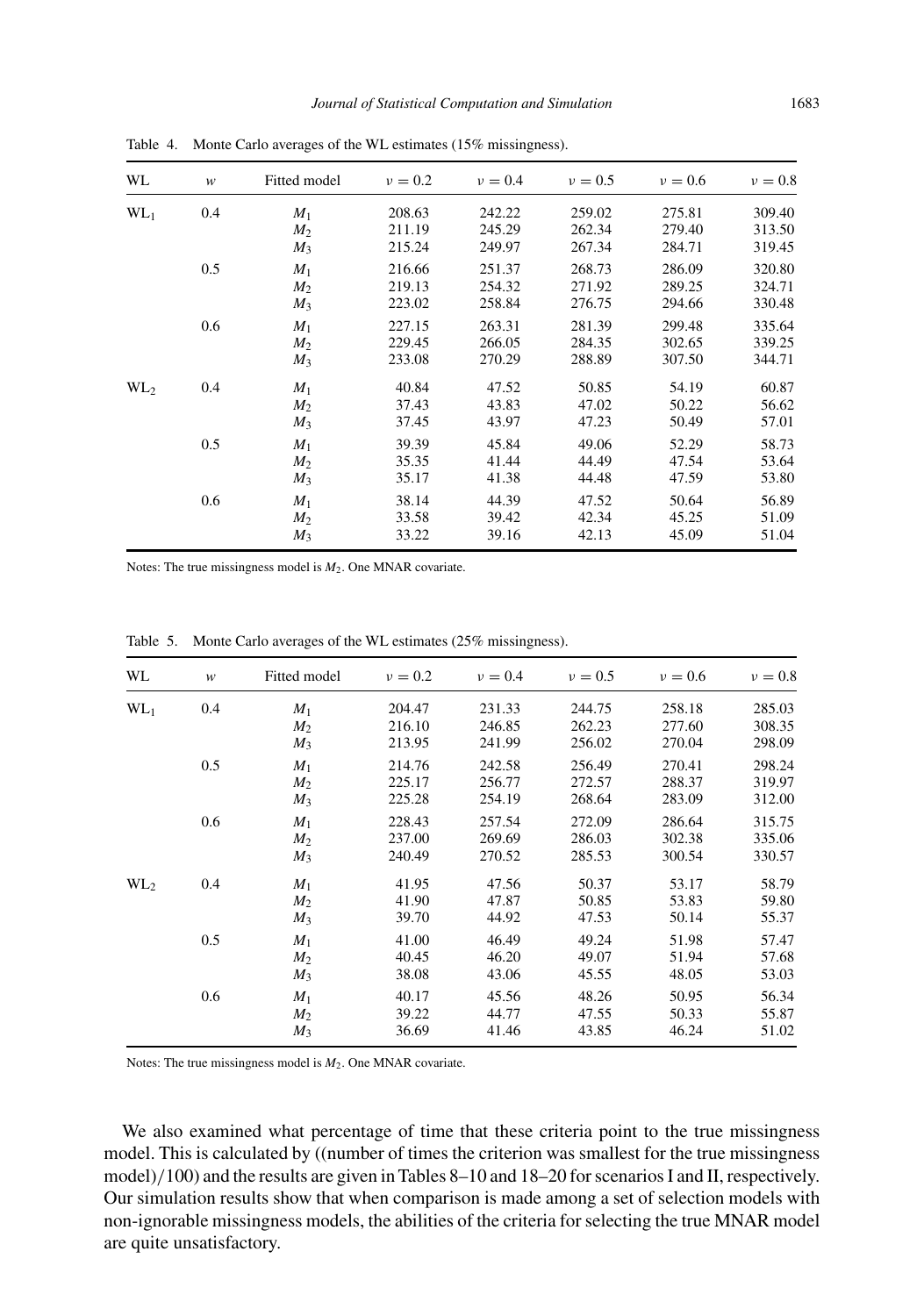| WL              | W   | Fitted model                     | $\nu = 0.2$                | $\nu = 0.4$                | $\nu = 0.5$                | $\nu = 0.6$                | $\nu = 0.8$                |
|-----------------|-----|----------------------------------|----------------------------|----------------------------|----------------------------|----------------------------|----------------------------|
| WL <sub>1</sub> | 0.4 | $M_1$<br>M <sub>2</sub><br>$M_3$ | 162.20<br>209.05<br>209.17 | 186.52<br>240.99<br>240.64 | 198.67<br>256.95<br>256.37 | 210.83<br>272.92<br>272.10 | 235.15<br>304.85<br>303.57 |
|                 | 0.5 | $M_1$<br>M <sub>2</sub><br>$M_3$ | 172.30<br>217.21<br>217.64 | 198.34<br>250.01<br>250.00 | 211.37<br>266.42<br>266.19 | 224.39<br>282.82<br>282.37 | 250.43<br>315.63<br>314.73 |
|                 | 0.6 | $M_1$<br>M <sub>2</sub><br>$M_3$ | 186.40<br>227.92<br>228.83 | 214.89<br>261.86<br>262.36 | 229.15<br>278.83<br>279.12 | 243.39<br>295.80<br>295.88 | 271.89<br>329.74<br>329.40 |
| WL <sub>2</sub> | 0.4 | $M_1$<br>M <sub>2</sub><br>$M_3$ | 29.99<br>28.69<br>27.76    | 34.39<br>34.38<br>33.22    | 36.58<br>37.22<br>35.96    | 38.78<br>40.06<br>38.69    | 43.17<br>45.75<br>44.16    |
|                 | 0.5 | $M_1$<br>M <sub>2</sub><br>$M_3$ | 28.67<br>26.07<br>25.09    | 32.85<br>31.50<br>30.27    | 34.95<br>34.21<br>32.86    | 37.04<br>36.92<br>35.45    | 41.23<br>42.34<br>40.63    |
|                 | 0.6 | $M_1$<br>M <sub>2</sub><br>$M_3$ | 27.45<br>23.96<br>22.93    | 31.45<br>29.16<br>27.87    | 33.45<br>31.76<br>30.34    | 35.45<br>34.36<br>32.81    | 39.45<br>39.56<br>37.75    |

<span id="page-15-0"></span>Table 6. Monte Carlo averages of the WL estimates (15% missingness).

Notes: The true missingness model is *M*3. One MNAR covariate.

| WL              | w   | Fitted model                     | $\nu = 0.2$                | $\nu = 0.4$                | $\nu = 0.5$                | $\nu = 0.6$                | $\nu = 0.8$                |
|-----------------|-----|----------------------------------|----------------------------|----------------------------|----------------------------|----------------------------|----------------------------|
| WL <sub>1</sub> | 0.4 | $M_1$<br>M <sub>2</sub><br>$M_3$ | 137.75<br>198.76<br>212.15 | 155.62<br>225.86<br>241.80 | 164.56<br>239.41<br>256.62 | 173.50<br>252.95<br>271.44 | 191.37<br>280.04<br>301.09 |
|                 | 0.5 | $M_1$<br>M <sub>2</sub><br>$M_3$ | 150.53<br>208.17<br>222.41 | 170.76<br>235.91<br>252.90 | 180.87<br>249.79<br>268.14 | 190.98<br>263.66<br>283.38 | 211.21<br>291.41<br>313.86 |
|                 | 0.6 | $M_1$<br>M <sub>2</sub><br>$M_3$ | 169.22<br>221.15<br>236.84 | 193.11<br>249.75<br>268.41 | 205.06<br>264.04<br>284.20 | 217.00<br>278.34<br>299.98 | 240.89<br>306.94<br>331.56 |
| WL <sub>2</sub> | 0.4 | $M_1$<br>M <sub>2</sub><br>$M_3$ | 25.73<br>31.93<br>31.40    | 28.93<br>36.73<br>36.12    | 30.52<br>39.14<br>38.47    | 32.12<br>41.54<br>40.83    | 35.31<br>46.34<br>45.55    |
|                 | 0.5 | $M_1$<br>M <sub>2</sub><br>$M_3$ | 24.89<br>29.61<br>28.53    | 28.00<br>34.14<br>32.86    | 29.55<br>36.40<br>35.03    | 31.11<br>38.66<br>37.20    | 34.21<br>43.18<br>41.53    |
|                 | 0.6 | $M_1$<br>$M_2$<br>$M_3$          | 24.13<br>27.65<br>26.08    | 27.16<br>31.93<br>30.09    | 28.67<br>34.07<br>32.10    | 30.18<br>36.21<br>34.10    | 33.21<br>40.49<br>38.12    |

Table 7. Monte Carlo averages of the WL estimates (25% missingness).

Notes: The true missingness model is *M*3. One MNAR covariate.

| Table 8. |  | The proportion of time the correct model is selected. |  |  |  |  |  |
|----------|--|-------------------------------------------------------|--|--|--|--|--|
|----------|--|-------------------------------------------------------|--|--|--|--|--|

| Missing | True model     | Deviance | penalty <sub>1</sub> | penalty <sub>A</sub> | penalty <sub>5</sub> | DIC <sub>1</sub> | DIC <sub>4</sub> | DIC <sub>5</sub> |
|---------|----------------|----------|----------------------|----------------------|----------------------|------------------|------------------|------------------|
| 15%     | $M_1$          | 0.76     | 0.04                 | UA                   | 0.66                 | 0.87             | UA               | 0.82             |
|         | M <sub>2</sub> | 0.11     | 0.55                 | 0.09                 | 0.13                 | 0.11             | 0.09             | 0.12             |
|         | $M_3$          | UA       | 0.15                 | 0.46                 | 0.03                 | UA               | 0.46             | UA               |
| 25%     | $M_1$          | 0.67     | 0.02                 | UA                   | 0.70                 | 0.85             | UA               | 0.77             |
|         | M <sub>2</sub> | UA       | 0.94                 | 0.46                 | 0.19                 | UA               | 0.45             | UA               |
|         | $M_3$          | 0.01     | 0.47                 | 0.70                 | 0.02                 | UA               | 0.70             | 0.02             |

Notes: One MNAR covariate. UA, unable to select the model framework with the correct missingness model.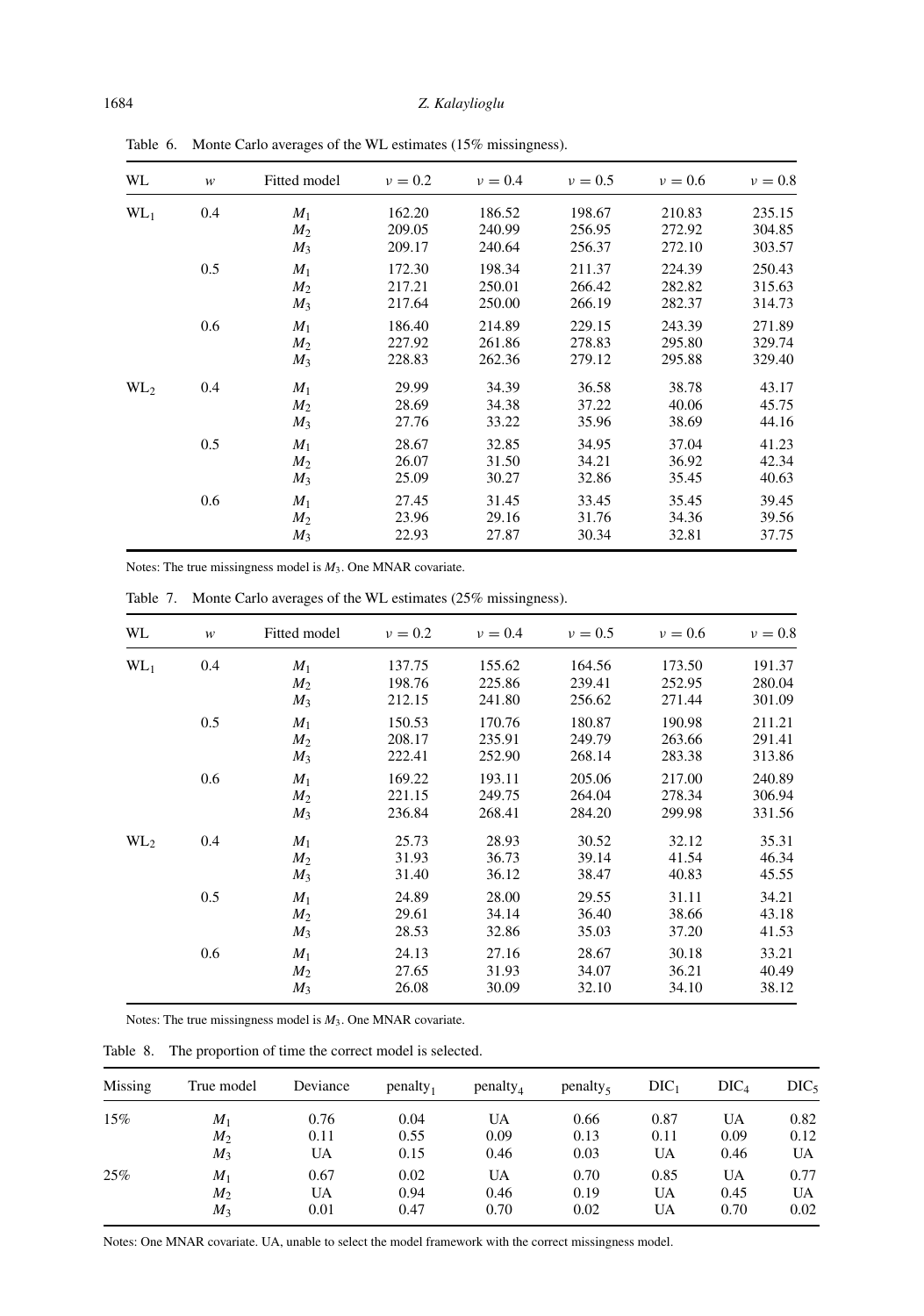| WL              | w   | True model                       | $\nu = 0.2$        | $\nu = 0.4$          | $\nu = 0.5$               | $\nu = 0.6$          | $\nu = 0.8$          |
|-----------------|-----|----------------------------------|--------------------|----------------------|---------------------------|----------------------|----------------------|
| WL <sub>1</sub> | 0.4 | $M_1$<br>M <sub>2</sub><br>$M_3$ | 0.83<br>0.11<br>UA | 0.82<br>0.12<br>UA   | 0.81<br>0.12<br>UA        | 0.80<br>0.12<br>UA   | 0.77<br>0.12<br>UA   |
|                 | 0.5 | $M_1$<br>M <sub>2</sub><br>$M_3$ | 0.85<br>0.12<br>UA | 0.94<br>0.12<br>UA   | 0.94<br>0.12<br>UA        | 0.95<br>0.12<br>UA   | 0.94<br>0.11<br>UA   |
|                 | 0.6 | $M_1$<br>M <sub>2</sub><br>$M_3$ | 0.85<br>0.13<br>UA | 0.83<br>0.13<br>UA   | 0.80<br>0.12<br>UA        | 0.78<br>0.12<br>UA   | 0.73<br>0.09<br>UA   |
| WL <sub>2</sub> | 0.4 | $M_1$<br>M <sub>2</sub><br>$M_3$ | UA<br>0.56<br>0.51 | 0.02<br>0.59<br>0.45 | 0.02<br>0.61<br>0.43      | 0.02<br>0.60<br>0.39 | 0.04<br>0.64<br>0.34 |
|                 | 0.5 | $M_1$<br>M <sub>2</sub><br>$M_3$ | UA<br>0.41<br>0.68 | UA<br>0.53<br>0.57   | <b>UA</b><br>0.54<br>0.55 | 0.01<br>0.55<br>0.51 | 0.02<br>0.58<br>0.45 |
|                 | 0.6 | $M_1$<br>M <sub>2</sub><br>$M_3$ | UA<br>0.30<br>0.73 | UA<br>0.43<br>0.71   | UA<br>0.46<br>0.66        | UA<br>0.51<br>0.60   | UA<br>0.53<br>0.53   |

<span id="page-16-0"></span>Table 9. The proportion of time the correct model is selected.

Notes: Missingness is 15%. One MNAR covariate.

| WL              | w   | True model     | $\nu = 0.2$ | $\nu = 0.4$ | $\nu = 0.5$ | $\nu = 0.6$ | $\nu = 0.8$ |
|-----------------|-----|----------------|-------------|-------------|-------------|-------------|-------------|
| WL <sub>1</sub> | 0.4 | $M_1$          | 0.79        | 0.74        | 0.73        | 0.70        | 0.65        |
|                 |     | M <sub>2</sub> | UA          | UA          | UA          | UA          | UA          |
|                 |     | $M_3$          | UA          | UA          | UA          | UA          | UA          |
|                 | 0.5 | $M_1$          | 0.82        | 0.90        | 0.91        | 0.93        | 0.93        |
|                 |     | M <sub>2</sub> | UA          | UA          | UA          | UA          | UA          |
|                 |     | $M_3$          | UA          | 0.01        | 0.01        | 0.01        | 0.02        |
|                 | 0.6 | $M_1$          | 0.85        | 0.76        | 0.72        | 0.72        | 0.65        |
|                 |     | M <sub>2</sub> | UA          | UA          | UA          | UA          | UA          |
|                 |     | $M_3$          | UA          | UA          | UA          | UA          | UA          |
| WL <sub>2</sub> | 0.4 | $M_1$          | 0.02        | 0.03        | 0.03        | 0.04        | 0.04        |
|                 |     | M <sub>2</sub> | 0.09        | 0.08        | 0.07        | 0.07        | 0.05        |
|                 |     | $M_3$          | 0.12        | 0.08        | 0.08        | 0.07        | 0.07        |
|                 | 0.5 | $M_1$          | UA          | 0.02        | 0.02        | 0.03        | 0.03        |
|                 |     | M <sub>2</sub> | 0.08        | 0.06        | 0.06        | 0.06        | 0.06        |
|                 |     | $M_3$          | 0.22        | 0.18        | 0.17        | 0.14        | 0.13        |
|                 | 0.6 | $M_1$          | UA          | UA          | 0.01        | 0.01        | 0.02        |
|                 |     | M <sub>2</sub> | 0.07        | 0.07        | 0.07        | 0.07        | 0.07        |
|                 |     | $M_3$          | 0.32        | 0.29        | 0.26        | 0.25        | 0.25        |

Table 10. The proportion of time the correct model is selected.

Notes: Missingness is 25%. One MNAR covariate.

#### **5. Discussion**

The focus of this article was the performances of the commonly used model selection criteria for comparisons among selection models with the same response and covariate models but with different non-ignorable missingness models. In addition to the traditional model selection criteria, novel extensions were also considered and their performances were evaluated. The sample size selected to study the finite sample performances of the criteria was  $n = 250$  and a reasonable choice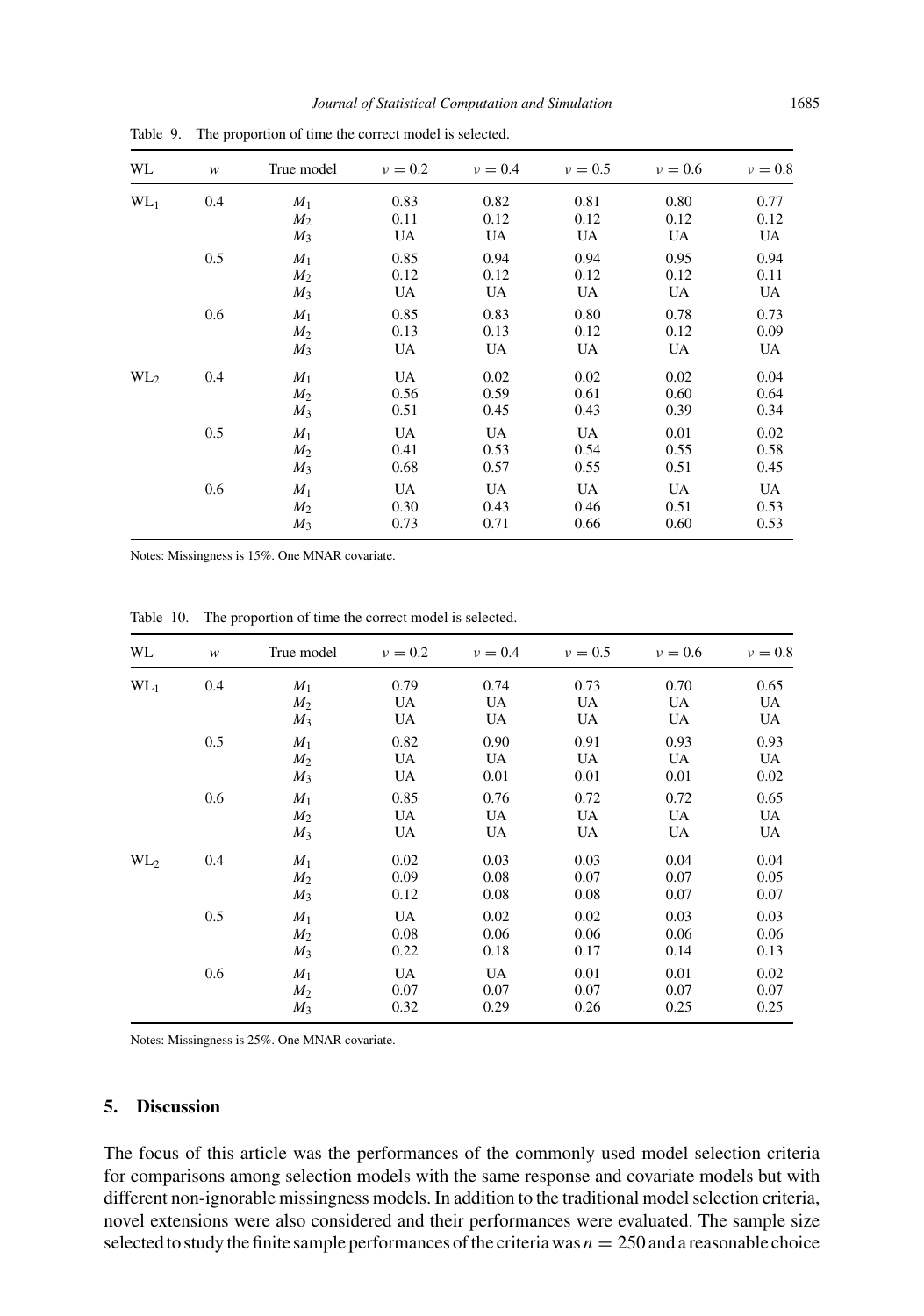| Missing | True<br>model  | Fitted<br>model | Deviance | penalty <sub>1</sub> | penalty <sub>A</sub> | penalty <sub>5</sub> | DIC <sub>1</sub> | DIC <sub>4</sub> | DIC <sub>5</sub> |
|---------|----------------|-----------------|----------|----------------------|----------------------|----------------------|------------------|------------------|------------------|
| 15%     | $M_1$          | $M_1$           | 269.05   | 5.18                 | 7169.57              | 23.37                | 274.23           | 7438.62          | 292.42           |
|         |                | M <sub>2</sub>  | 270.65   | 4.93                 | 6943.96              | 23.89                | 275.58           | 7214.62          | 294.54           |
|         |                | $M_3$           | 270.43   | 5.79                 | 6931.57              | 23.93                | 276.22           | 7202.00          | 294.36           |
|         | M <sub>2</sub> | $M_1$           | 251.76   | 5.83                 | 7534.10              | 17.95                | 257.58           | 7785.80          | 269.70           |
|         |                | M <sub>2</sub>  | 262.24   | 5.30                 | 6501.40              | 19.82                | 267.54           | 6763.60          | 282.06           |
|         |                | $M_3$           | 262.35   | 5.73                 | 6468.50              | 19.86                | 268.07           | 6730.80          | 282.21           |
|         | $M_3$          | $M_1$           | 250.65   | 5.76                 | 7798.83              | 18.35                | 256.41           | 8049.48          | 268.99           |
|         |                | M <sub>2</sub>  | 262.45   | 5.55                 | 6688.22              | 20.52                | 267.99           | 6950.67          | 282.96           |
|         |                | $M_3$           | 262.27   | 5.78                 | 6740.43              | 20.66                | 268.05           | 7002.69          | 282.93           |
| 25%     | $M_1$          | $M_1$           | 263.26   | 6.17                 | 10,552.97            | 29.89                | 269.43           | 10,816.23        | 293.15           |
|         |                | $M_2$           | 265.05   | 5.88                 | 10.328.18            | 30.67                | 270.93           | 10.593.23        | 295.72           |
|         |                | $M_3$           | 264.87   | 6.87                 | 10,146.33            | 30.49                | 271.75           | 10,411.19        | 295.35           |
|         | $M_2$          | $M_1$           | 258.91   | 6.29                 | 8197.60              | 20.99                | 265.21           | 8456.50          | 279.90           |
|         |                | M <sub>2</sub>  | 261.75   | 5.57                 | 7896.50              | 21.87                | 267.33           | 8158.30          | 283.62           |
|         |                | $M_3$           | 262.28   | 6.12                 | 7908.70              | 22.39                | 268.39           | 8171.00          | 284.68           |
|         | $M_3$          | $M_1$           | 202.57   | 13.15                | 18,280.49            | 16.48                | 215.71           | 18,483.06        | 219.05           |
|         |                | M <sub>2</sub>  | 247.13   | 11.12                | 10,088.97            | 21.07                | 258.25           | 10,336.10        | 268.20           |
|         |                | $M_3$           | 245.14   | 12.53                | 10,348.27            | 20.72                | 257.67           | 10,593.41        | 265.86           |

<span id="page-17-0"></span>Table 11. Monte Carlo averages of the deviance, penalty, and DIC estimates.

Note: Two MNAR covariates.

| WL              | w   | Fitted model                     | $\nu = 0.2$                | $\nu = 0.4$                | $\nu = 0.5$                | $\nu = 0.6$                | $\nu = 0.8$                |
|-----------------|-----|----------------------------------|----------------------------|----------------------------|----------------------------|----------------------------|----------------------------|
| WL <sub>1</sub> | 0.4 | $M_1$<br>M <sub>2</sub><br>$M_3$ | 225.19<br>226.43<br>226.75 | 262.09<br>263.61<br>263.75 | 280.54<br>282.21<br>282.26 | 298.99<br>300.80<br>300.76 | 335.90<br>337.98<br>337.76 |
|                 | 0.5 | $M_1$<br>M <sub>2</sub><br>$M_3$ | 232.29<br>233.48<br>233.83 | 270.32<br>271.77<br>271.93 | 289.33<br>290.91<br>290.98 | 308.34<br>310.06<br>310.03 | 346.37<br>348.35<br>348.13 |
|                 | 0.6 | $M_1$<br>M <sub>2</sub><br>$M_3$ | 241.37<br>242.47<br>242.87 | 280.84<br>282.17<br>282.37 | 300.57<br>302.02<br>302.11 | 320.30<br>321.87<br>321.86 | 359.77<br>361.57<br>361.35 |
| WL <sub>2</sub> | 0.4 | $M_1$<br>M <sub>2</sub><br>$M_3$ | 61.86<br>54.05<br>52.65    | 72.05<br>62.78<br>61.01    | 77.15<br>67.14<br>65.20    | 82.25<br>71.50<br>69.38    | 92.44<br>80.23<br>77.75    |
|                 | 0.5 | $M_1$<br>M <sub>2</sub><br>$M_3$ | 57.33<br>50.61<br>49.30    | 66.78<br>58.90<br>57.23    | 71.51<br>63.05<br>61.20    | 76.24<br>67.20<br>65.17    | 85.70<br>75.50<br>73.09    |
|                 | 0.6 | $M_1$<br>M <sub>2</sub><br>$M_3$ | 53.51<br>47.75<br>46.48    | 62.35<br>55.68<br>54.04    | 66.77<br>59.65<br>57.82    | 71.19<br>63.62<br>61.60    | 80.03<br>71.55<br>69.16    |

Table 12. Monte Carlo averages of the WL estimates (15% missingness).

Notes: The true missingness model is *M*1. Two MNAR covariates.

of size according to similar simulation studies in the literature of interest. The main findings can be summarized as follows:

- Different criteria show a tendency towards different MNAR models.
- Deviance, penalty<sub>5</sub>, DIC<sub>1</sub>, and DIC<sub>5</sub> have a tendency to point to selection models with the smallest non-ignorably missingness model.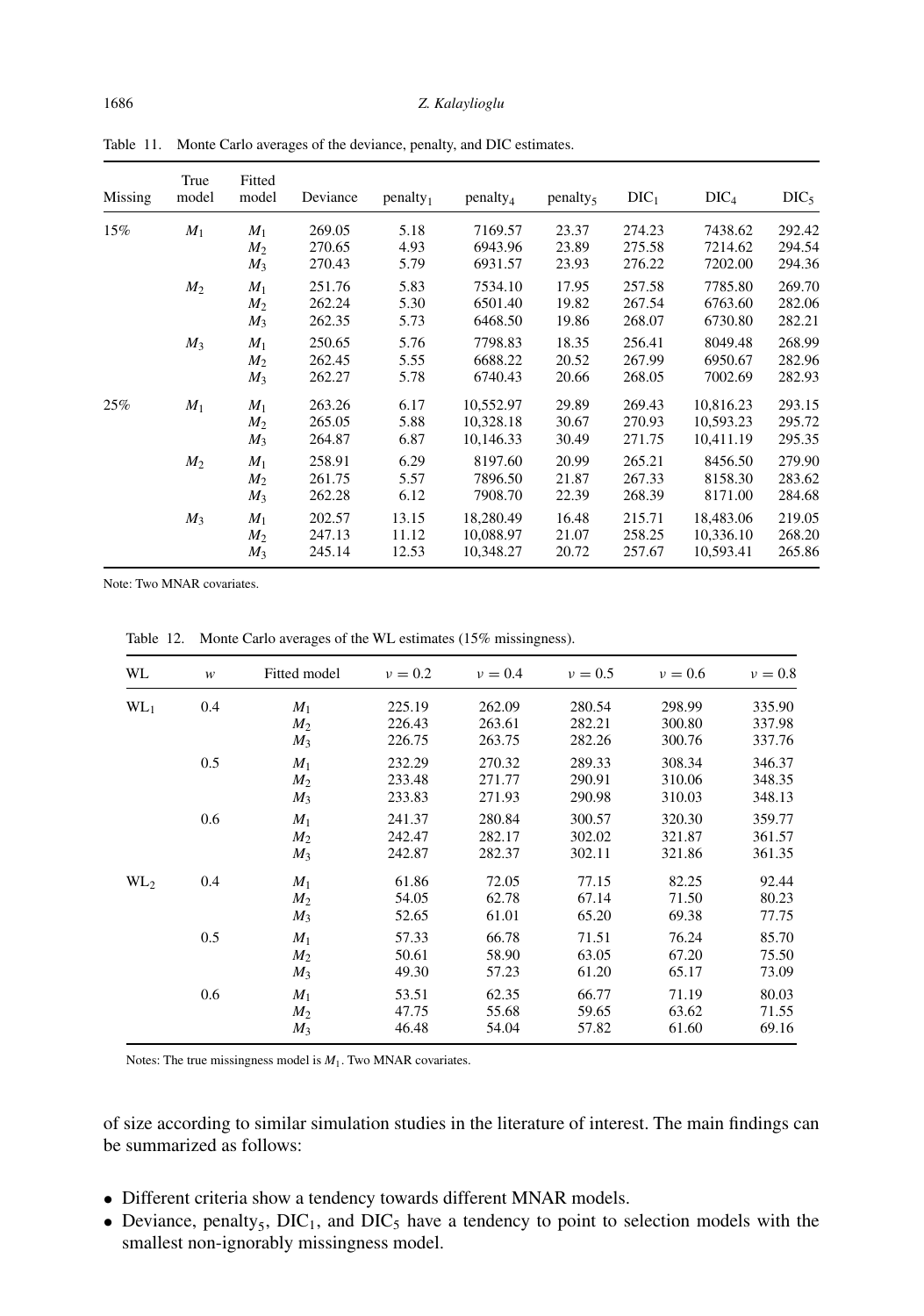| WL              | W   | Fitted model                     | $\nu = 0.2$                | $\nu = 0.4$                | $\nu = 0.5$                | $\nu = 0.6$                | $\nu = 0.8$                |
|-----------------|-----|----------------------------------|----------------------------|----------------------------|----------------------------|----------------------------|----------------------------|
| WL <sub>1</sub> | 0.4 | $M_1$<br>M <sub>2</sub><br>$M_3$ | 220.65<br>221.99<br>224.08 | 256.56<br>258.20<br>258.42 | 274.51<br>276.31<br>276.43 | 292.46<br>294.41<br>294.44 | 328.37<br>330.62<br>330.46 |
|                 | 0.5 | $M_1$<br>M <sub>2</sub><br>$M_3$ | 228.16<br>229.46<br>229.93 | 265.23<br>266.81<br>267.08 | 283.77<br>285.49<br>285.66 | 302.31<br>304.17<br>304.24 | 339.38<br>341.52<br>341.39 |
|                 | 0.6 | $M_1$<br>M <sub>2</sub><br>$M_3$ | 237.81<br>239.02<br>239.57 | 276.38<br>277.83<br>278.17 | 295.66<br>297.24<br>297.47 | 314.95<br>316.65<br>316.77 | 353.52<br>355.47<br>355.38 |
| WL <sub>2</sub> | 0.4 | $M_1$<br>M <sub>2</sub><br>$M_3$ | 83.59<br>82.28<br>80.89    | 97.20<br>95.79<br>93.81    | 104.00<br>102.55<br>100.26 | 110.81<br>109.30<br>106.72 | 124.42<br>122.82<br>119.63 |
|                 | 0.5 | $M_1$<br>M <sub>2</sub><br>$M_3$ | 79.91<br>78.39<br>76.84    | 92.91<br>91.28<br>89.09    | 99.41<br>97.72<br>95.22    | 105.90<br>104.16<br>101.34 | 118.90<br>170.04<br>113.59 |
|                 | 0.6 | $M_1$<br>M <sub>2</sub><br>$M_3$ | 76.74<br>75.06<br>73.34    | 89.20<br>87.40<br>85.01    | 95.44<br>93.57<br>90.85    | 101.67<br>99.75<br>96.69   | 114.14<br>112.09<br>108.36 |

Table 13. Monte Carlo averages of the WL estimates (25% missingness).

Notes: The true missingness model is *M*1. Two MNAR covariates.

| WL              | W   | Fitted model                              | $\nu = 0.2$                          | $\nu = 0.4$                          | $\nu = 0.5$                          | $\nu = 0.6$                          | $\nu = 0.8$                          |
|-----------------|-----|-------------------------------------------|--------------------------------------|--------------------------------------|--------------------------------------|--------------------------------------|--------------------------------------|
| WL <sub>1</sub> | 0.4 | $M_1$<br>M <sub>2</sub>                   | 210.75<br>219.45                     | 245.08<br>255.32                     | 262.25<br>273.25                     | 279.42<br>291.18                     | 313.75<br>327.05                     |
|                 | 0.5 | $M_3$<br>$M_1$<br>M <sub>2</sub><br>$M_3$ | 219.79<br>218.55<br>226.89<br>227.24 | 255.60<br>254.03<br>263.82<br>264.11 | 273.50<br>271.77<br>282.28<br>282.55 | 291.41<br>289.51<br>300.74<br>300.98 | 327.22<br>324.99<br>337.67<br>337.86 |
|                 | 0.6 | $M_1$<br>M <sub>2</sub><br>$M_3$          | 228.75<br>236.48<br>236.85           | 265.71<br>274.76<br>275.08           | 284.19<br>293.90<br>294.19           | 302.67<br>313.04<br>313.30           | 339.63<br>351.32<br>351.52           |
| WL <sub>2</sub> | 0.4 | $M_1$<br>M <sub>2</sub><br>$M_3$          | 70.55<br>61.74<br>59.88              | 82.35<br>73.27<br>70.90              | 88.25<br>79.04<br>76.41              | 94.14<br>84.81<br>81.92              | 105.94<br>96.35<br>92.94             |
|                 | 0.5 | $M_1$<br>M <sub>2</sub><br>$M_3$          | 65.46<br>55.71<br>53.89              | 76.49<br>66.40<br>64.06              | 81.99<br>71.74<br>69.15              | 87.51<br>77.08<br>74.23              | 98.53<br>87.77<br>84.40              |
|                 | 0.6 | $M_1$<br>M <sub>2</sub><br>$M_3$          | 61.05<br>50.70<br>48.92              | 71.42<br>60.67<br>58.38              | 76.60<br>65.65<br>63.11              | 81.78<br>70.63<br>67.83              | 92.14<br>80.60<br>77.29              |

Table 14. Monte Carlo averages of the WL estimates (15% missingness).

Notes: The true missingness model is  $M_2$ . Two MNAR covariates.

- Penalty<sub>1</sub>, penalty<sub>4</sub>, and DIC<sub>4</sub> have a tendency to point to selection models with the largest non-ignorably missingness model.
- Performances of the WL measures depend on the weight function; whether the WL measure tends to pick selection models with the smallest or the largest missingness model depends upon the weight function.

Our results showed that the existent as well as proposed model selection criteria were unable to fully satisfy the purpose of pinning down the correct missingness model, indicating a need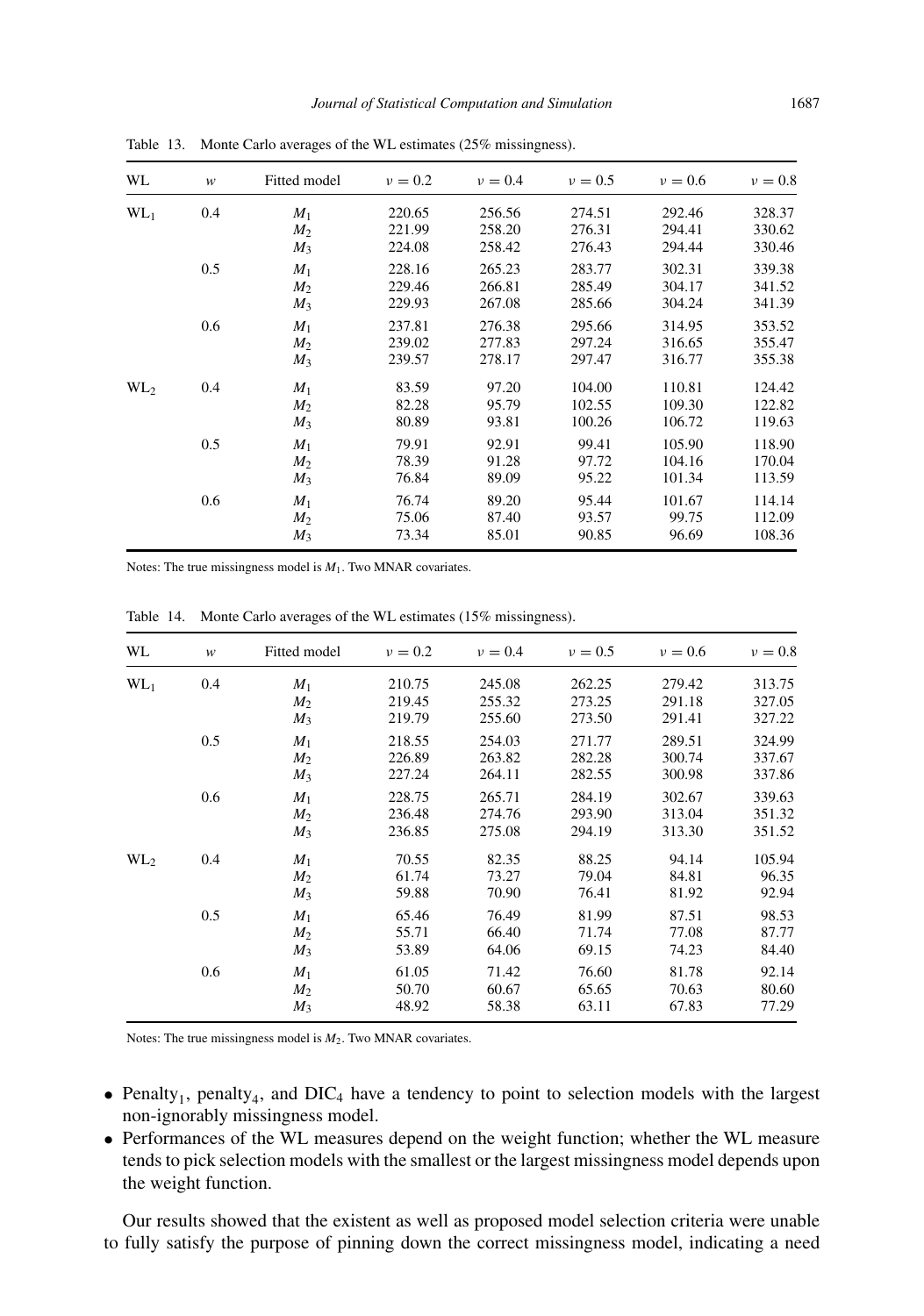| WL              | w   | Fitted model   | $\nu = 0.2$ | $\nu = 0.4$ | $\nu = 0.5$ | $\nu = 0.6$ | $\nu = 0.8$ |
|-----------------|-----|----------------|-------------|-------------|-------------|-------------|-------------|
| WL <sub>1</sub> | 0.4 | $M_1$          | 216.21      | 251.29      | 268.84      | 286.39      | 321.47      |
|                 |     | M <sub>2</sub> | 218.12      | 253.71      | 271.50      | 289.30      | 324.88      |
|                 |     | $M_3$          | 218.92      | 254.47      | 272.25      | 290.02      | 325.58      |
|                 | 0.5 | $M_1$          | 223.92      | 260.11      | 278.21      | 296.30      | 332.49      |
|                 |     | M <sub>2</sub> | 225.74      | 262.41      | 280.74      | 299.07      | 335.74      |
|                 |     | $M_3$          | 226.55      | 263.18      | 281.50      | 299.82      | 336.45      |
|                 | 0.6 | $M_1$          | 233.90      | 271.51      | 290.31      | 309.12      | 346.73      |
|                 |     | M <sub>2</sub> | 235.57      | 273.62      | 292.64      | 311.67      | 349.71      |
|                 |     | $M_3$          | 236.39      | 274.42      | 293.43      | 312.43      | 350.45      |
| WL <sub>2</sub> | 0.4 | $M_1$          | 80.61       | 93.99       | 100.68      | 107.38      | 120.76      |
|                 |     | M <sub>2</sub> | 74.80       | 87.67       | 94.10       | 100.54      | 113.40      |
|                 |     | $M_3$          | 73.92       | 86.36       | 92.58       | 98.80       | 111.24      |
|                 | 0.5 | $M_1$          | 76.77       | 89.58       | 95.99       | 102.41      | 115.21      |
|                 |     | M <sub>2</sub> | 69.97       | 82.12       | 88.20       | 94.28       | 106.44      |
|                 |     | $M_3$          | 69.02       | 80.73       | 86.59       | 92.45       | 104.16      |
|                 | 0.6 | $M_1$          | 73.44       | 85.77       | 91.94       | 98.10       | 110.43      |
|                 |     | M <sub>2</sub> | 65.83       | 77.37       | 83.14       | 88.91       | 100.46      |
|                 |     | $M_3$          | 64.81       | 75.90       | 81.44       | 86.98       | 98.07       |

Table 15. Monte Carlo averages of the WL estimates (25% missingness).

Notes: The true missingness model is  $M_2$ . Two MNAR covariates.

| WL              | w   | Fitted model   | $\nu = 0.2$ | $\nu = 0.4$ | $\nu = 0.5$ | $\nu = 0.6$ | $\nu = 0.8$ |
|-----------------|-----|----------------|-------------|-------------|-------------|-------------|-------------|
| WL <sub>1</sub> | 0.4 | $M_1$          | 209.65      | 243.84      | 260.93      | 278.02      | 312.20      |
|                 |     | M <sub>2</sub> | 219.62      | 255.45      | 273.37      | 291.28      | 327.11      |
|                 |     | $M_3$          | 219.62      | 255.39      | 273.27      | 291.15      | 326.92      |
|                 | 0.5 | $M_1$          | 217.55      | 252.90      | 270.57      | 288.26      | 323.61      |
|                 |     | M <sub>2</sub> | 227.09      | 263.99      | 282.43      | 300.88      | 337.77      |
|                 |     | $M_3$          | 227.11      | 262.94      | 282.35      | 300.77      | 337.60      |
|                 | 0.6 | $M_1$          | 227.86      | 264.74      | 283.18      | 301.61      | 338.49      |
|                 |     | M <sub>2</sub> | 236.71      | 274.96      | 294.08      | 313.21      | 351.46      |
|                 |     | $M_3$          | 236.75      | 274.93      | 294.03      | 313.12      | 351.30      |
| WL <sub>2</sub> | 0.4 | $M_1$          | 70.78       | 82.61       | 88.53       | 94.44       | 106.27      |
|                 |     | M <sub>2</sub> | 52.27       | 63.18       | 68.63       | 74.08       | 84.99       |
|                 |     | $M_3$          | 51.30       | 61.87       | 67.16       | 72.44       | 83.01       |
|                 | 0.5 | $M_1$          | 65.83       | 76.91       | 82.45       | 87.99       | 99.07       |
|                 |     | M <sub>2</sub> | 48.62       | 58.87       | 63.99       | 69.11       | 79.35       |
|                 |     | $M_3$          | 47.64       | 57.55       | 62.50       | 67.45       | 77.36       |
|                 | 0.6 | $M_1$          | 61.53       | 71.96       | 77.18       | 82.40       | 92.83       |
|                 |     | M <sub>2</sub> | 45.52       | 55.20       | 60.03       | 64.87       | 74.55       |
|                 |     | $M_3$          | 44.53       | 53.87       | 58.53       | 63.20       | 72.53       |

Table 16. Monte Carlo averages of the WL estimates (15% missingness).

Notes: The true missingness model is *M*3. Two MNAR covariates.

to improve the model selection criteria used in the GLM analysis with non-ignorably missing covariates. One such attempt towards improving the WL measures in this context and explaining the model selection tendency of the criterion as observed in the simulation experiment may involve examining whether a WL measure in this context is a special case of the general form introduced by Smith and Spiegelhalter [\[17\]](#page-22-0). They considered the general form given by  $\Lambda(a) = \lambda - a(p_1 - p_0)$ , where  $\Lambda(a)$  is the log ratio of the specific model selection criterion computed for two competing models in which one model is nested in the other,  $\lambda$  is the likelihood ratio statistic,  $p_1$  and  $p_0$  are the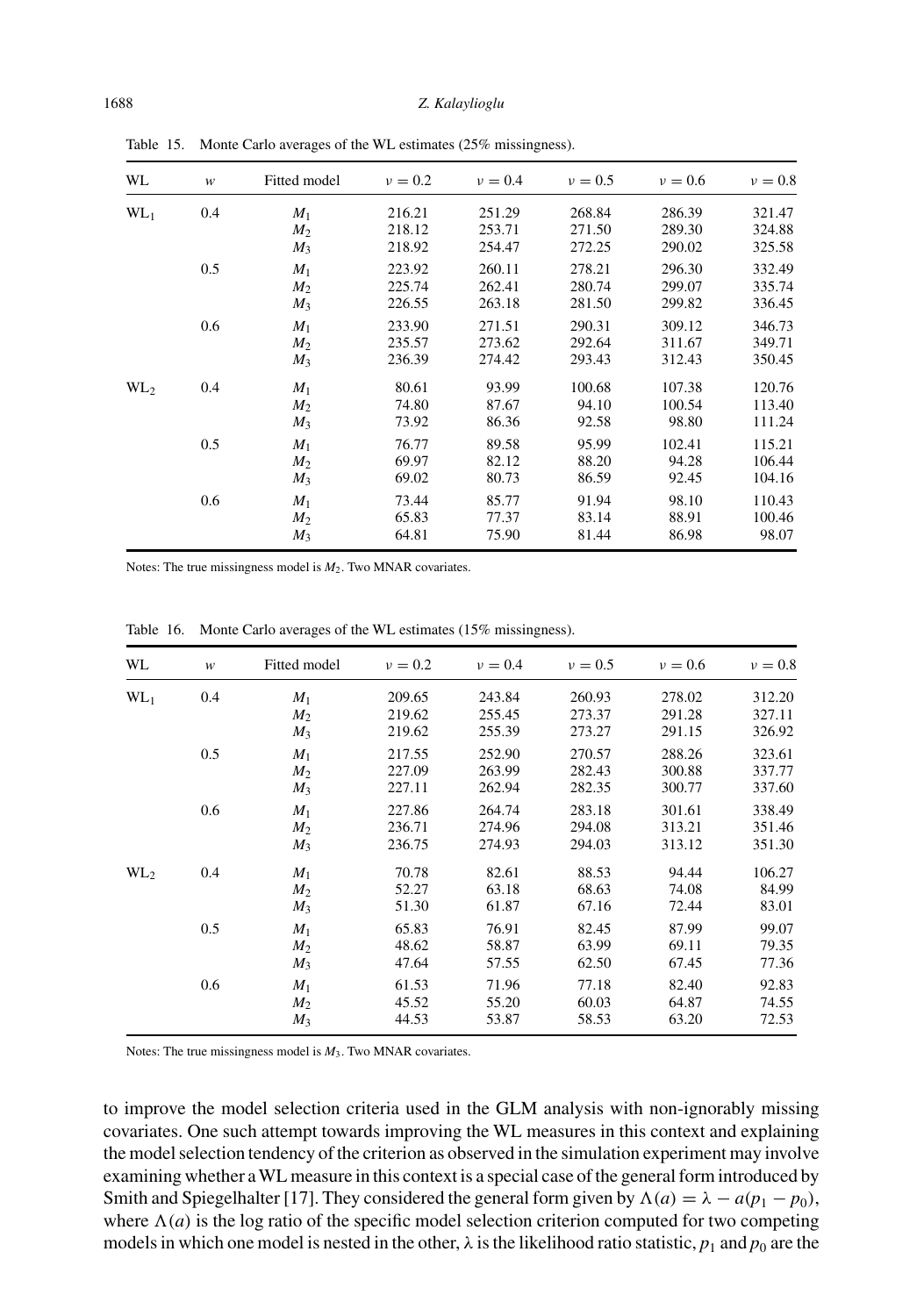| WL              | w   | Fitted model                     | $\nu = 0.2$                | $\nu = 0.4$                | $\nu = 0.5$                | $\nu = 0.6$                | $\nu = 0.8$                |
|-----------------|-----|----------------------------------|----------------------------|----------------------------|----------------------------|----------------------------|----------------------------|
| WL <sub>1</sub> | 0.4 | $M_1$<br>M <sub>2</sub><br>$M_3$ | 172.49<br>209.50<br>208.64 | 198.99<br>242.01<br>240.67 | 212.09<br>258.27<br>256.69 | 225.29<br>274.53<br>272.71 | 251.69<br>307.04<br>304.74 |
|                 | 0.5 | $M_1$<br>M <sub>2</sub><br>$M_3$ | 182.15<br>217.67<br>216.97 | 210.12<br>251.11<br>249.92 | 224.10<br>267.83<br>266.40 | 238.09<br>284.55<br>282.88 | 266.06<br>317.99<br>315.84 |
|                 | 0.6 | $M_1$<br>M <sub>2</sub><br>$M_3$ | 195.44<br>228.37<br>227.92 | 225.58<br>263.00<br>262.06 | 240.65<br>280.32<br>279.14 | 255.72<br>297.64<br>296.21 | 285.86<br>332.28<br>330.36 |
| WL <sub>2</sub> | 0.4 | $M_1$<br>M <sub>2</sub><br>$M_3$ | 61.25<br>59.70<br>58.04    | 70.50<br>70.55<br>68.40    | 75.13<br>75.98<br>73.59    | 79.75<br>81.40<br>78.77    | 89.00<br>92.25<br>89.13    |
|                 | 0.5 | $M_1$<br>M <sub>2</sub><br>$M_3$ | 57.90<br>55.03<br>53.35    | 66.63<br>65.26<br>63.09    | 70.99<br>70.38<br>67.96    | 75.36<br>75.50<br>72.82    | 84.09<br>85.73<br>82.56    |
|                 | 0.6 | $M_1$<br>M <sub>2</sub><br>$M_3$ | 54.90<br>51.13<br>49.44    | 63.17<br>60.84<br>58.65    | 67.30<br>65.69<br>63.25    | 71.43<br>70.55<br>67.85    | 79.69<br>80.26<br>77.05    |

<span id="page-20-0"></span>Table 17. Monte Carlo averages of the WL estimates (25% missingness).

Notes: The true missingness model is *M*3. Two MNAR covariates.

Table 18. The proportion of time the correct model is selected.

| Missing | True model     | Deviance | penalty <sub>1</sub> | penalty <sub>4</sub> | penalty <sub>5</sub> | DIC <sub>1</sub> | DIC <sub>4</sub> | DIC <sub>5</sub> |
|---------|----------------|----------|----------------------|----------------------|----------------------|------------------|------------------|------------------|
| 15%     | $M_1$          | 0.67     | 0.10                 | 0.04                 | 0.83                 | 0.80             | 0.04             | 0.73             |
|         | $M_2$          | UA       | 0.83                 | 0.47                 | 0.01                 | UA               | 0.47             | UA               |
|         | $M_3$          | 0.02     | 0.08                 | 0.39                 | 0.03                 | 0.01             | 0.39             | UA               |
| 25%     | $M_1$          | 0.61     | 0.10                 | 0.11                 | 0.66                 | 0.79             | 0.11             | 0.69             |
|         | M <sub>2</sub> | 0.11     | 0.90                 | 0.34                 | 0.15                 | 0.20             | 0.34             | 0.14             |
|         | $M_3$          | UA       | 0.05                 | 0.32                 | 0.04                 | UA               | 0.32             | UA               |

Notes: Two MNAR covariates. UA, unable to select the model framework with the correct missingness model.

number of covariates in models  $m_1$  and  $m_0$ , respectively, such that  $m_0 \,\subset m_1$ , and the coefficient *a* is the penalty for overfitting quantified. They showed that a number of model comparison criteria such as the Akaike Information Criterion and Bayes Factor can be regarded as special cases of this general expression. Also, as they noted in their paper, the distribution of *λ* being asymptotically equivalent to  $\chi^2_{(p_1-p_0)}$  results in  $E[\Lambda(a)] \approx a(p_1-p_0)$  and this expression helps in establishing the model selection tendency of the criterion based on whether the quantity  $a \ge 1$  or not. Laud and Ibrahim [\[18](#page-22-0)] showed under non-informative priors that the WL measure in complete data situations is a special case of this general form:  $2n \log(WL_{m_0}/WL_{m_1}) = \lambda - a(p_1 - p_0)$ , where  $a = (n/(p_1 - p_0)) \log((n - p_0 - 2)/(n - p_1 - 2))$ . Whether a WL measure in missing data situations too is a special case or not remains as an interesting question. If it can be shown that it is indeed a special case, then the magnitude of the coefficient *a* would shed theoretical light on the direction of the model tendency of the WL measure as observed in the simulation study.

In this article, we examined the performances of the commonly used model selection criteria and their possible extensions within the realm of GLMs with covariates subject to non-ignorable missingness. There are study designs such as longitudinal studies whereby especially response variables suffer from non-ignorable missingness. Investigating the performances of the present and proposed model selection criteria in such situations is a topic of interest for future research. Especially in epidemiological studies in which several explanatory variables are involved, the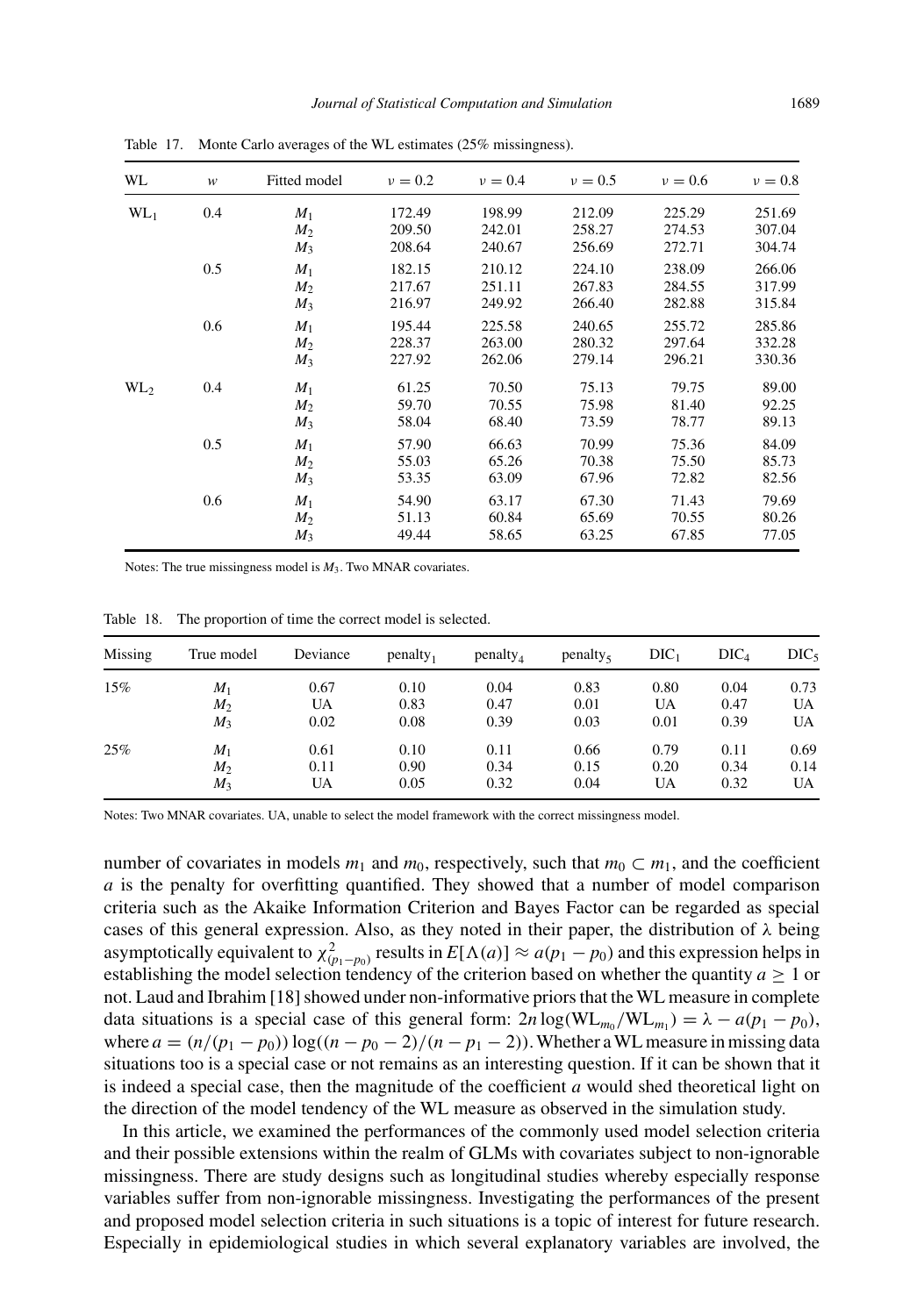| WL              | W   | True model     | $\nu = 0.2$ | $\nu = 0.4$ | $\nu = 0.5$ | $\nu = 0.6$ | $\nu = 0.8$ |
|-----------------|-----|----------------|-------------|-------------|-------------|-------------|-------------|
| WL <sub>1</sub> | 0.4 | $M_1$          | 0.79        | 0.73        | 0.72        | 0.72        | 0.68        |
|                 |     | M <sub>2</sub> | UA          | UA          | UA          | UA          | UA          |
|                 |     | $M_3$          | 0.02        | 0.02        | 0.02        | 0.02        | 0.02        |
|                 | 0.5 | $M_1$          | 0.82        | 0.92        | 0.92        | 0.92        | 0.92        |
|                 |     | M <sub>2</sub> | UA          | UA          | UA          | <b>UA</b>   | UA          |
|                 |     | $M_3$          | 0.02        | 0.27        | 0.27        | 0.27        | 0.27        |
|                 | 0.6 | $M_1$          | 0.84        | 0.76        | 0.73        | 0.69        | 0.67        |
|                 |     | M <sub>2</sub> | UA          | UA          | UA          | UA          | UA          |
|                 |     | $M_3$          | 0.02        | 0.02        | 0.02        | 0.02        | 0.02        |
| WL <sub>2</sub> | 0.4 | $M_1$          | UA          | UA          | UA          | UA          | UA          |
|                 |     | M <sub>2</sub> | 0.07        | 0.05        | 0.05        | 0.05        | 0.05        |
|                 |     | $M_3$          | 1.00        | 1.00        | 1.00        | 1.00        | 1.00        |
|                 | 0.5 | $M_1$          | <b>UA</b>   | <b>UA</b>   | UA          | <b>UA</b>   | UA.         |
|                 |     | M <sub>2</sub> | 0.05        | 0.05        | 0.05        | 0.04        | 0.02        |
|                 |     | $M_3$          | 1.00        | 1.00        | 1.00        | 1.00        | 1.00        |
|                 | 0.6 | $M_1$          | UA          | UA          | UA          | UA          | UA          |
|                 |     | M <sub>2</sub> | 0.02        | <b>UA</b>   | <b>UA</b>   | <b>UA</b>   | UA          |
|                 |     | $M_3$          | 1.00        | 1.00        | 1.00        | 1.00        | 1.00        |

<span id="page-21-0"></span>Table 19. The proportion of time the correct model is selected.

Notes: Missingness is 15%. Two MNAR covariates.

| WL              | W   | True model                       | $\nu = 0.2$          | $\nu = 0.4$          | $\nu = 0.5$          | $\nu = 0.6$          | $\nu = 0.8$          |
|-----------------|-----|----------------------------------|----------------------|----------------------|----------------------|----------------------|----------------------|
| WL <sub>1</sub> | 0.4 | $M_1$<br>M <sub>2</sub><br>$M_3$ | 0.72<br>0.27<br>UA   | 0.65<br>0.23<br>UA   | 0.65<br>0.20<br>UA   | 0.64<br>0.17<br>UA   | 0.62<br>0.14<br>UA   |
|                 | 0.5 | $M_1$<br>M <sub>2</sub><br>$M_3$ | 0.73<br>0.28<br>UA   | 0.88<br>0.23<br>UA   | 0.88<br>0.21<br>UA   | 0.88<br>0.19<br>UA   | 0.88<br>0.14<br>UA   |
|                 | 0.6 | $M_1$<br>M <sub>2</sub><br>$M_3$ | 0.76<br>0.27<br>UA   | 0.71<br>0.22<br>UA   | 0.68<br>0.20<br>UA   | 0.65<br>0.18<br>UA   | 0.61<br>0.15<br>UA   |
| WL <sub>2</sub> | 0.4 | $M_1$<br>M <sub>2</sub><br>$M_3$ | 0.02<br>0.20<br>0.59 | 0.02<br>0.20<br>0.49 | 0.03<br>0.20<br>0.49 | 0.03<br>0.20<br>0.48 | 0.03<br>0.19<br>0.43 |
|                 | 0.5 | $M_1$<br>M <sub>2</sub><br>$M_3$ | 0.01<br>0.19<br>0.70 | 0.01<br>0.09<br>0.64 | 0.01<br>0.09<br>0.64 | 0.02<br>0.08<br>0.55 | 0.02<br>0.08<br>0.52 |
|                 | 0.6 | $M_1$<br>M <sub>2</sub><br>$M_3$ | 0.01<br>0.11<br>0.80 | 0.01<br>0.08<br>0.72 | 0.01<br>0.08<br>0.69 | 0.01<br>0.08<br>0.66 | 0.02<br>0.08<br>0.61 |

Notes: Missingness is 25%. Two MNAR covariates.

number of covariates subject to missingness is higher than that in the scenarios studied in the simulation experiment herein [\[19](#page-22-0)]. Because of the computational cost, Monte Carlo simulation studies usually are concerned with scenarios with a smaller number of covariates when the missing data are involved [\[4,20–23\]](#page-22-0). Nevertheless, the results of our simulation experiment point to a need for developing a model selection criterion that can be used to make a more accurate comparison among non-ignorable missingness models and constitute a reference for the practitioners in the fields where statistical modelling with missing covariates is involved.